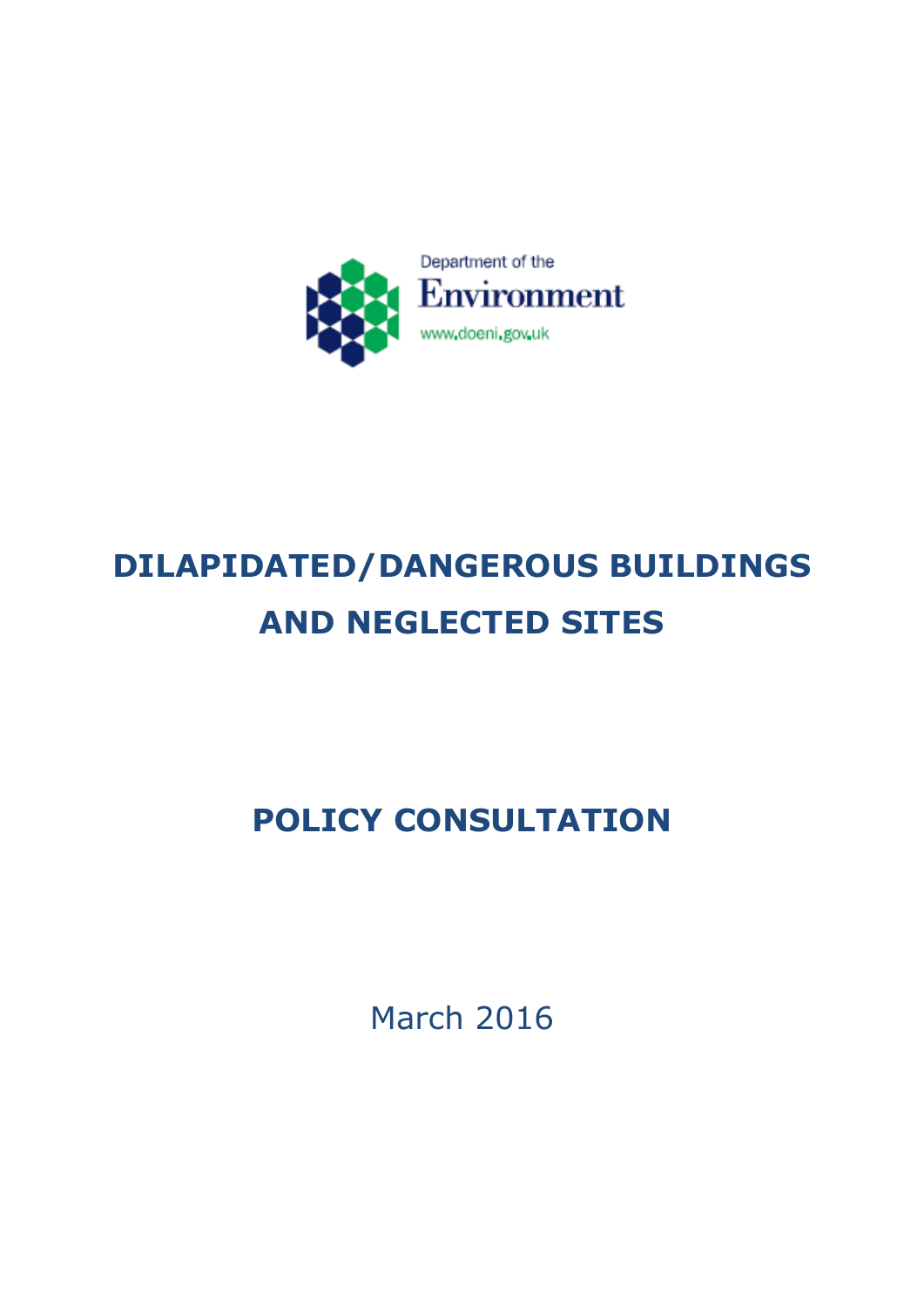# **CONTENTS**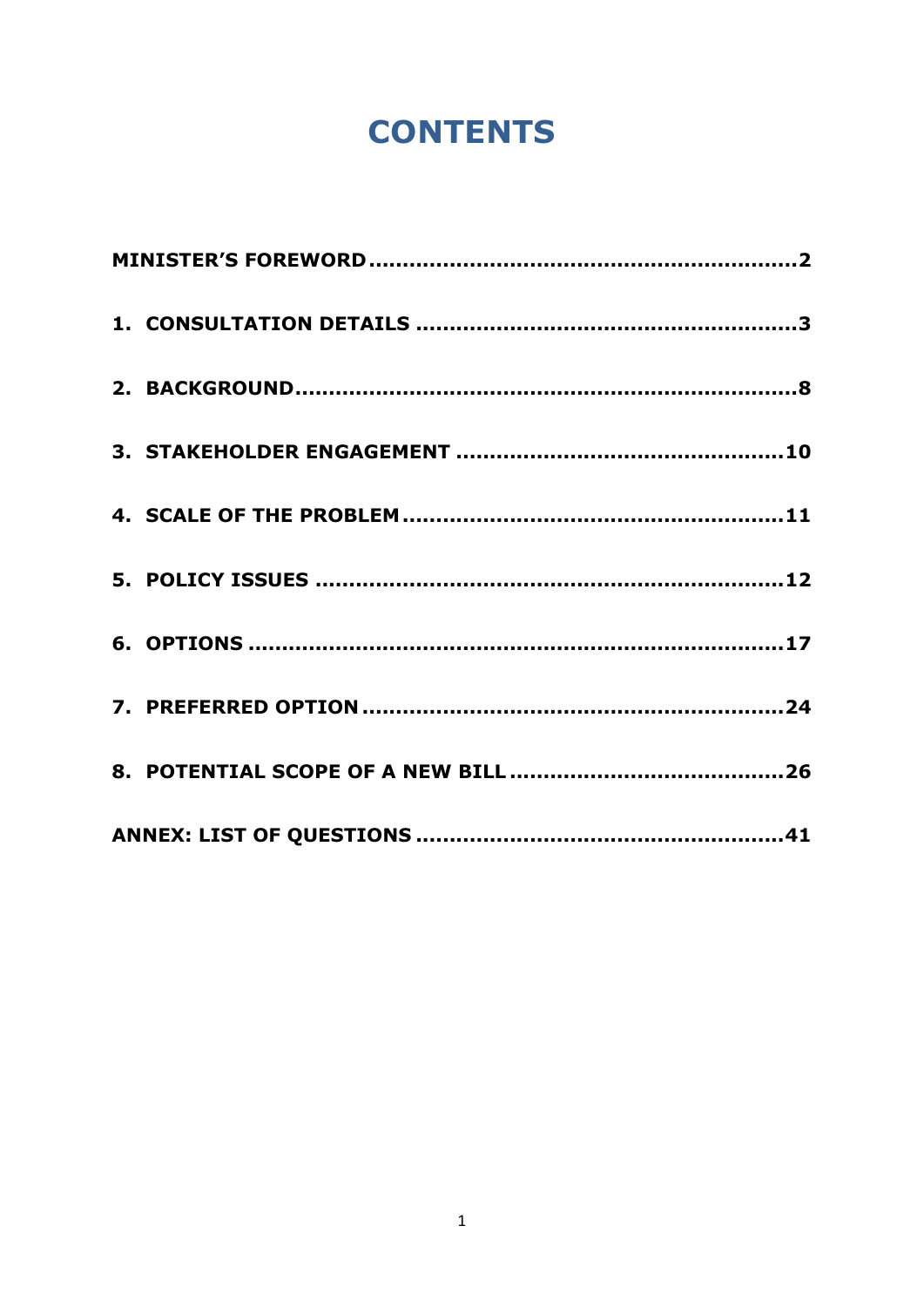#### <span id="page-2-0"></span>**MINISTER'S FOREWORD**



As Minister of the Environment I have a responsibility to protect and enhance the environment as a whole but in doing so my Department also contributes significantly to the wider economy, public health, public safety, tourism, regeneration and the reduction of antisocial behaviour.

While we live in a truly beautiful part of the world, there is no getting away from the fact that dilapidation is an issue for us. The challenging economic climate of recent years has exacerbated the situation, particularly with regard to our town centres. While my Dereliction Intervention Funding initiative has made a real difference in many areas, particularly in support of high profile events, more needs to be done.

The introduction of local government reform last year has brought this issue into sharp focus and it is vital that councils should be given the tools they need to deal effectively with the issues they face under their enhanced remits. Giving councils more effective means to deal with the issues associated with dilapidation is directly relevant to many of their new functions such as planning, local economic development, community development and local tourism.

This consultation outlines proposals for a new, broader regime to deal with dilapidation, one that gives councils effective powers to tackle the most dilapidated and dangerous buildings and neglected sites, but also allows them to compel property owners to take action to prevent such dilapidation and neglect occurring in the first place.

I would encourage you to consider these proposals carefully and take an active role in shaping the final proposals for a new, fit for purpose regime to deal with the blight of dilapidation.

2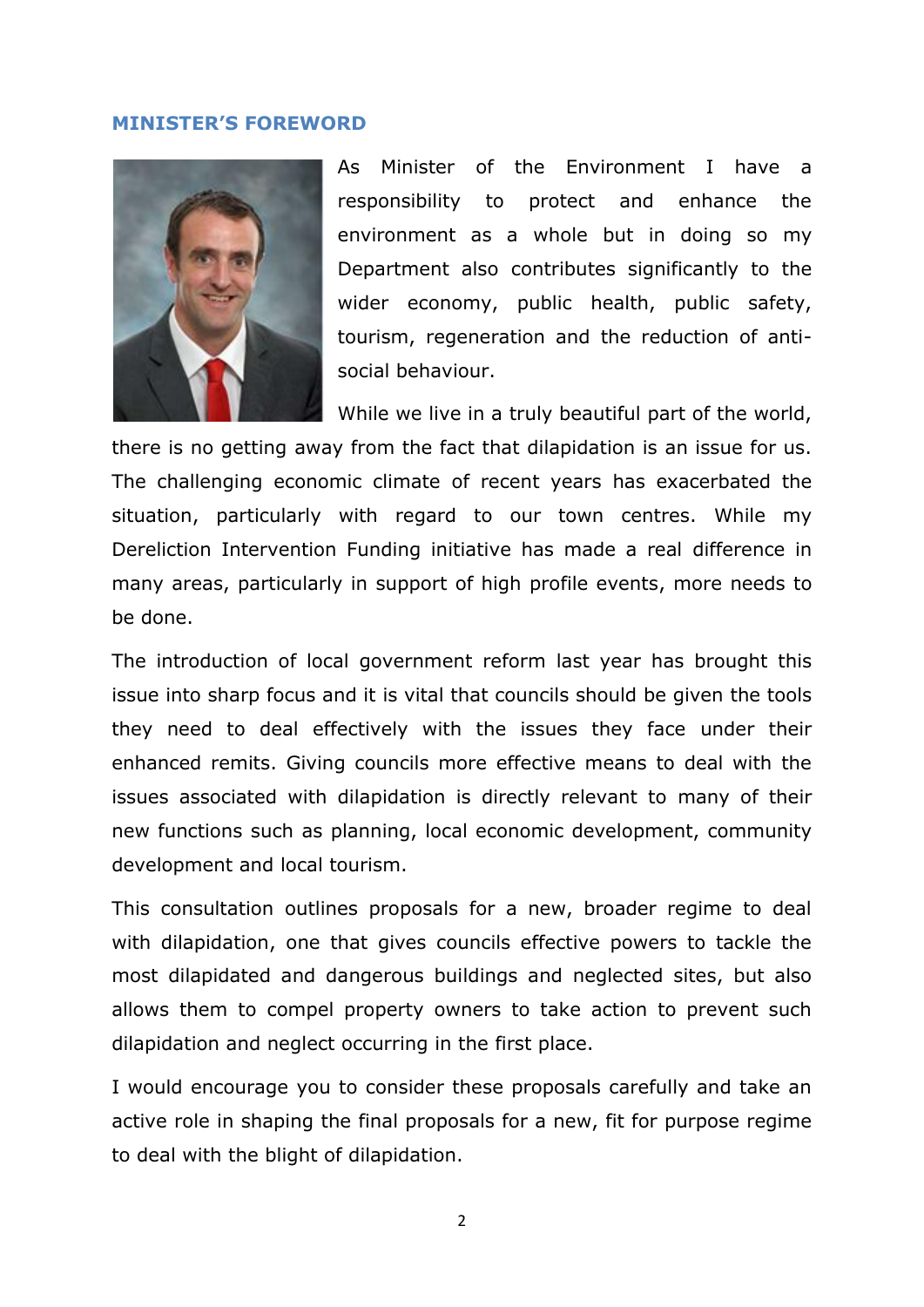#### <span id="page-3-0"></span>**1. CONSULTATION DETAILS**

- 1.1. In this consultation document the Department of the Environment ("the Department") sets out policy proposals for enhancing the ability of district councils to tackle the problem of dilapidated/dangerous buildings and neglected sites.
- 1.2. A range of options is outlined from purely administrative arrangements to the introduction of new primary legislation that would give councils additional powers to deal with the issue. These options indicate general approaches rather than detailed legislative proposals, which will be formulated in light of the responses to this exercise and consulted upon at a later date.
- 1.3. The purpose of this consultation is to seek the views of all interested parties on the Department's proposals. The consultation will run for 16 weeks. The Department will give due consideration to all responses and a synopsis of responses will be published as soon as practicable following the consultation period.
- 1.4. Additional copies of this consultation document may be made without seeking permission. This document is also available in alternative formats; please contact us to discuss your requirements. The Department's textphone number (028 9054 0642) has been included to assist the hearing impaired.

The document is published on the Department's website at:

<https://www.doeni.gov.uk/articles/dilapidation>

If you have any queries regarding this consultation please contact the Dilapidation Policy team by [e-mail,](mailto:dilapidation.law@doeni.gov.uk) by post to the address below or by telephone on 02890 254996.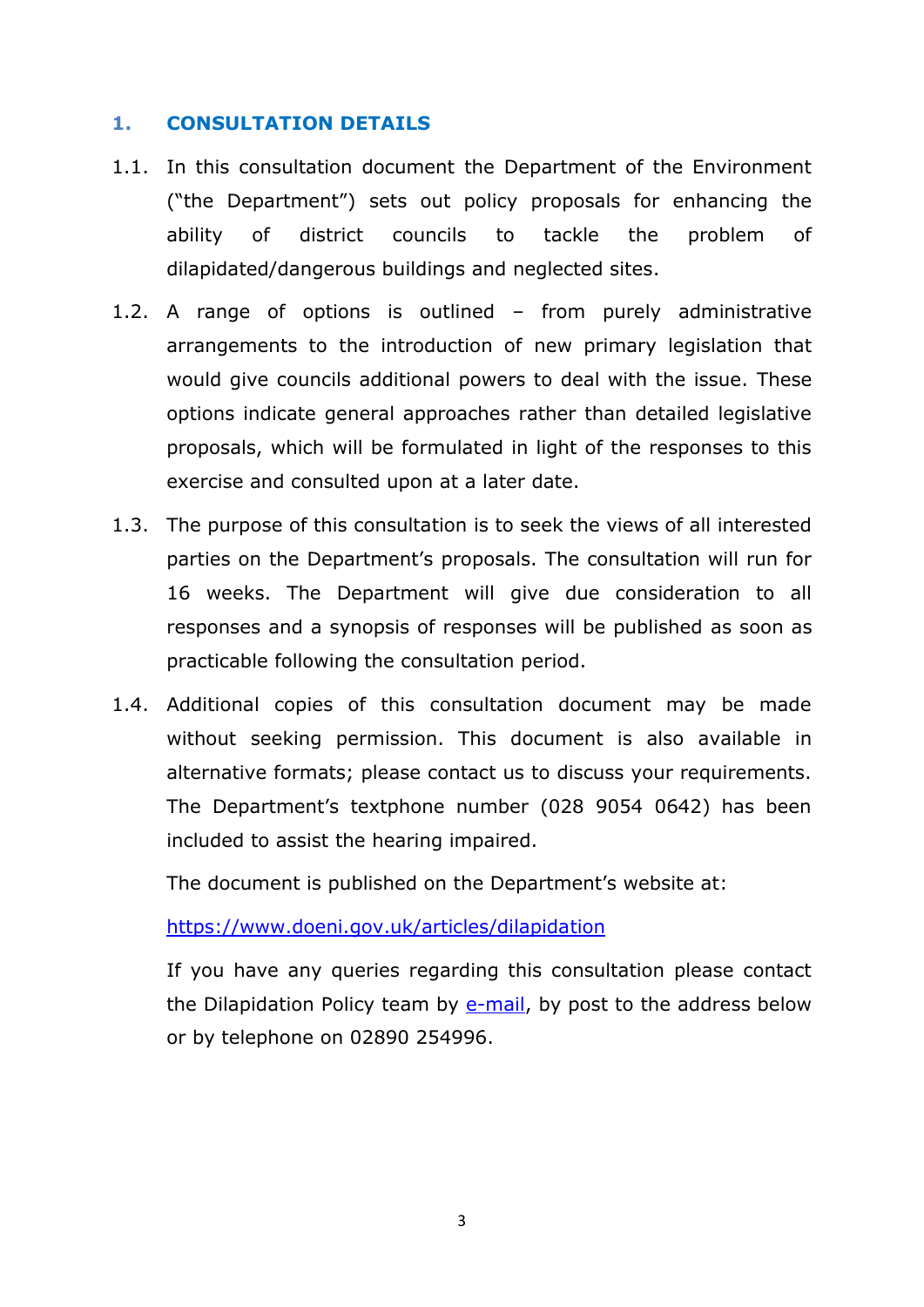#### **How to Respond**

1.5. Early responses are encouraged but all responses should arrive no later than 5pm on 30 June 2016. Responses may be sent by email to dilapidation.law@doeni.gov.uk or by post to:

#### **Karl Beattie**

Department of the Environment Regulatory and Natural Resources Policy Division 6<sup>th</sup> Floor Goodwood House 44-58 May Street Belfast BT1 4NN

1.6. When you are responding please state whether you are responding as an individual or representing the views of an organisation. Before you submit your responses please read the "Freedom of Information Act 2000 - Confidentiality of Consultation Responses" section below, which gives guidance on the legal position.

#### **Equality Screening**

1.7. Section 75 of the Northern Ireland Act 1998 requires that public authorities have due regard to equality issues in carrying out functions relating to Northern Ireland. We have completed an equality screening of the policy proposals being consulted upon and have concluded that they do not impact on equality of opportunity for any of the 9 categories specified in section 75 (religious belief; political opinion; race; age; marital status; sexual orientation; men and women generally; disability; and dependants).

### **Question: Is there any evidence of higher or lower participation or uptake by different groups?**

#### **Answer: No**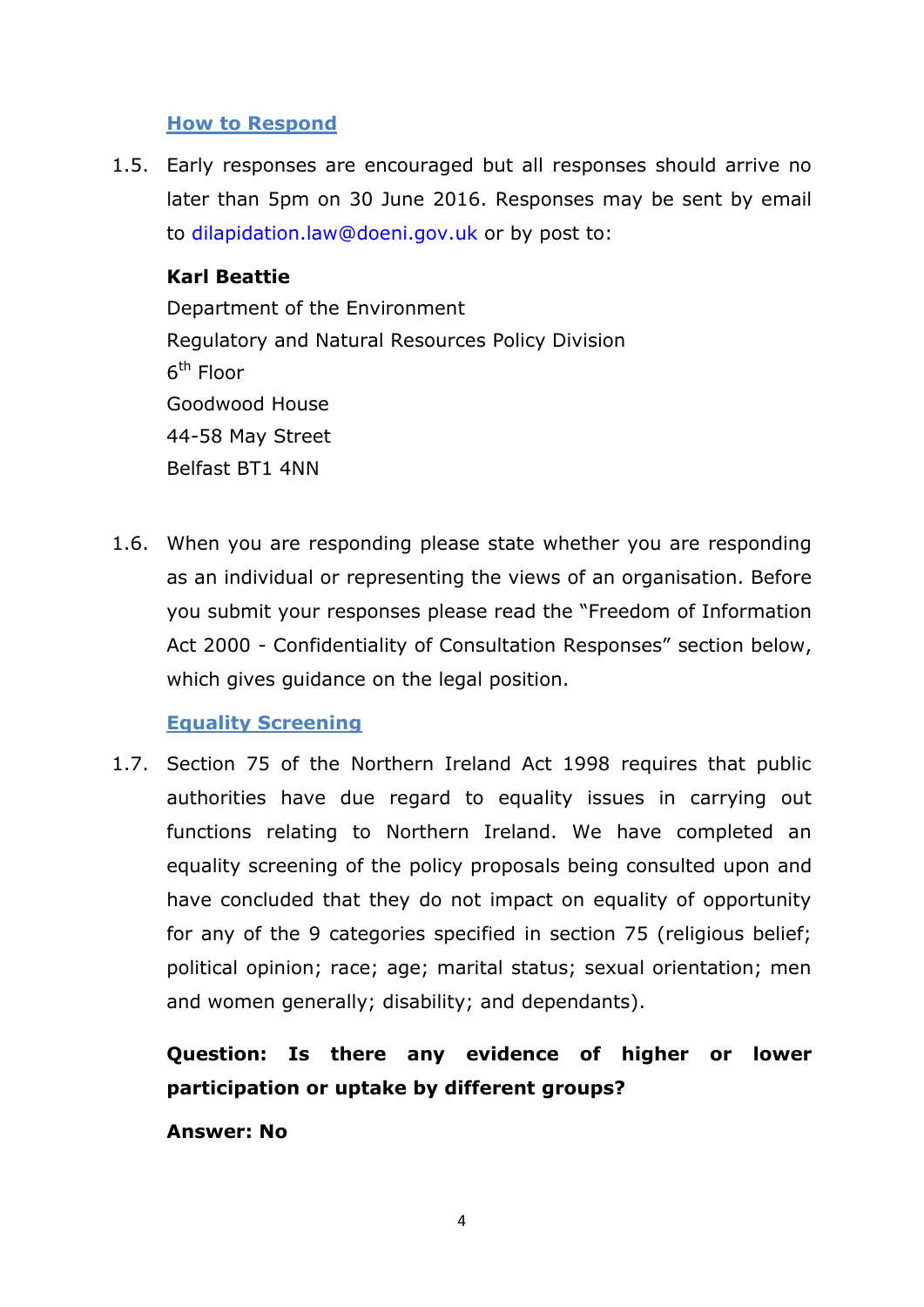**Question: Is there any evidence that different groups have different needs, experiences, issues and priorities in relation to the particular policy?**

#### **Answer: No**

**Question: Is there an opportunity to better promote equality of opportunity or better community relations by altering the policy or working with others in government or the community at large?**

#### **Answer: No**

**Question: Have consultations with relevant groups, organisations or individuals indicated that particular policies create problems that are specific to them.**

#### **Answer: No**

The Equality Commission will receive copies of this consultation document as part of the consultation exercise. We will take into account any comments that the Commission might have.

#### **Human Rights Act 1998**

- 1.8. The Human Rights Act 1998 implements the European Convention on Human Rights. The 1998 Act makes it unlawful for any public authority to act in a way that is incompatible with these rights. Since the implementation of the Human Rights Act 1998, all legislation must be checked to ensure compliance with the European Convention rights.
- 1.9. The proposals being consulted upon will have a positive impact with regard to human health, public safety and environmental quality. Any potentially negative impact will be an economic cost upon owners of dilapidated/dangerous properties and neglected sites. The Department recognises that there may be perceived issues in respect of Protocol 1, Article 1: Protection of Property, and Article 8: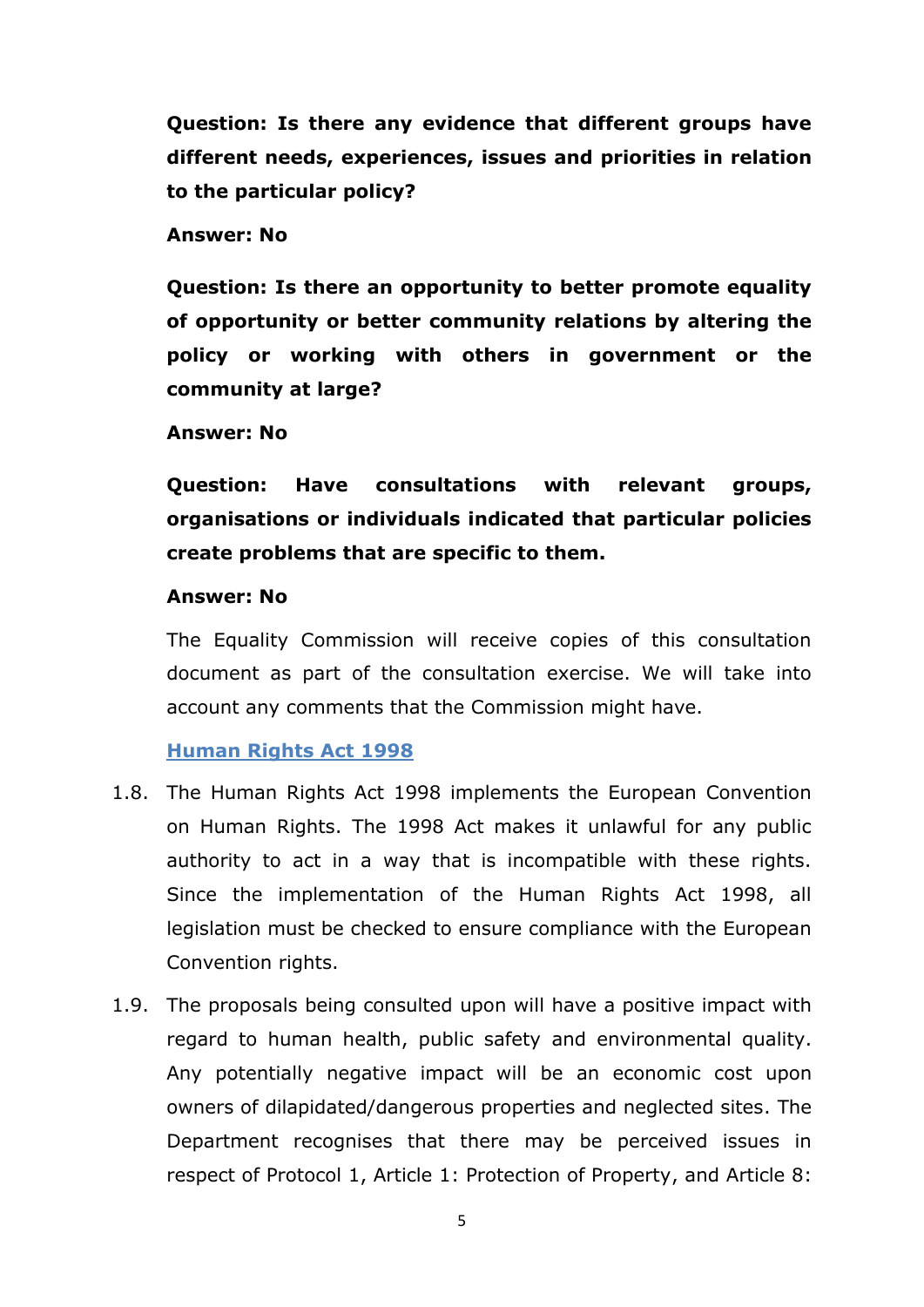Private and Family Life but considers that its proposals take account of these rights and are therefore fully compliant with the European Convention on Human Rights.

1.10. The Human Rights Commission will receive copies of this document as part of this consultation. We will take into account any comments that the Commission might have.

#### **Rural-Proofing**

- 1.11. Rural Proofing is a process to ensure that all relevant Government policies are examined carefully and objectively to determine whether or not they have a different impact in rural areas from that elsewhere, because of the particular characteristics of rural areas. Where necessary the process should also examine what policy adjustments might be made to reflect rural needs and in particular to ensure that, as far as possible, public services are accessible on a fair basis to the rural community.
- 1.12. The Department has considered these policy proposals in relation to the rural community and has found no potential differential impacts.

**Freedom of Information Act 2000 – Confidentiality of Consultations**

- 1.13. The Department will publish a summary of responses following completion of the consultation process. Your response, and all other responses to the consultation, may be disclosed on request. The Department can refuse to disclose information only in exceptional circumstances. Before you submit your response, please read the paragraphs below on the confidentiality of consultations and they will give you guidance on the legal position about any information given by you in response to this consultation.
- 1.14. The Freedom of Information Act 2000 gives the public a right of access to any information held by a public authority (the Department in this case). This right of access to information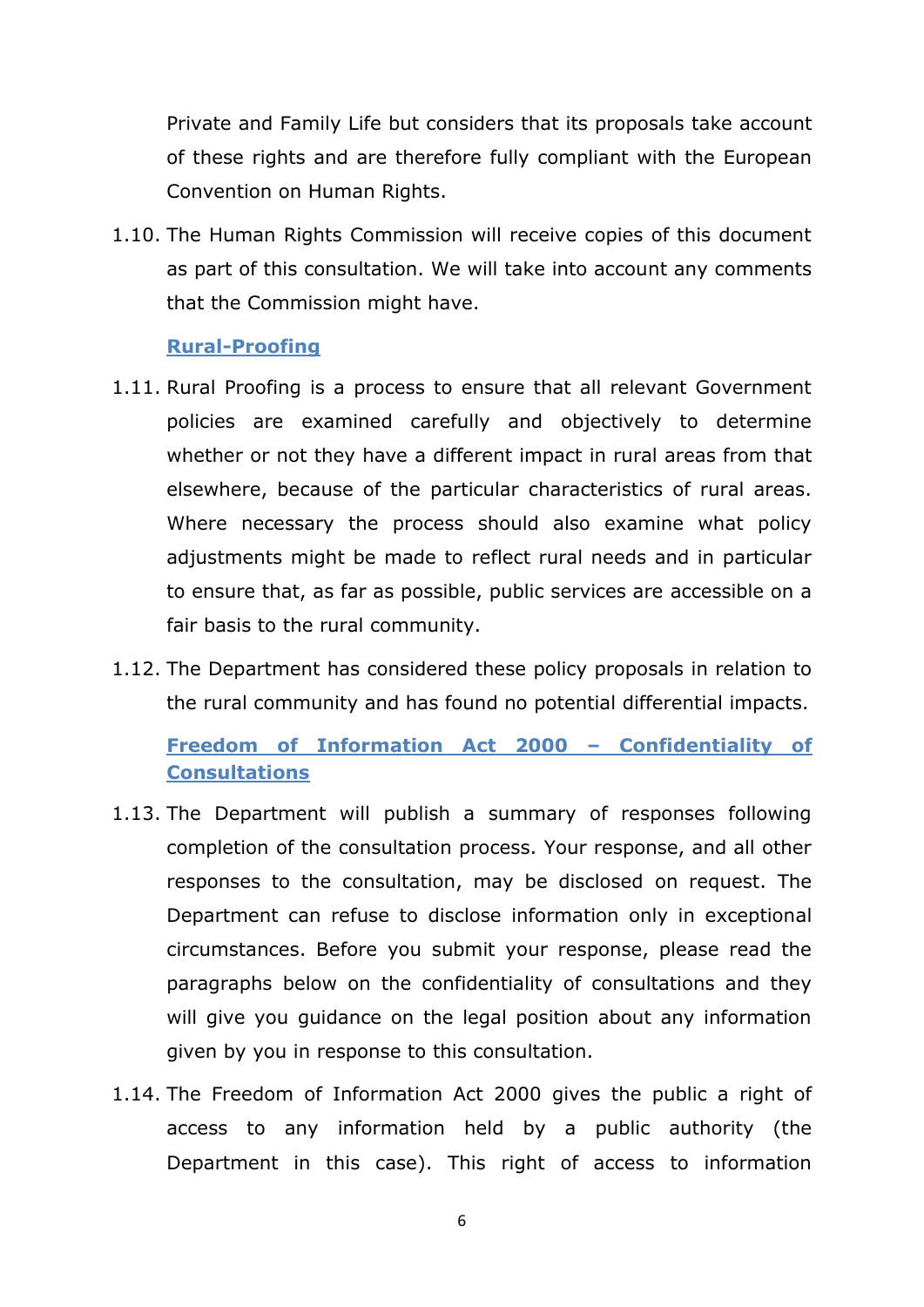includes information provided in response to a consultation. The Department cannot automatically consider as confidential information supplied to it in response to a consultation. However, it does have the responsibility to decide whether any information provided by you in response to this consultation, including information about your identity, should be made public or treated as confidential.

- 1.15. This means that information provided by you in response to the consultation is unlikely to be treated as confidential, except in very particular circumstances.
- 1.16. The Lord Chancellor's Code of Practice on the Freedom of information Act provides that:
	- the Department should only accept information from third parties in confidence if it is necessary to obtain that information in connection with the exercise of any of the Department's functions and it would not otherwise be provided;
	- the Department should not agree to hold information received from third parties 'in confidence' which is not confidential in nature;
	- acceptance by the Department of confidentiality provisions must be for good reasons, capable of being justified to the Information Commissioner.

For further information about confidentiality of responses, please contact the Information Commissioner's Office:

**Tel:** (028) 9051 1270

**Email:** [ni@ico.gsi.gov.uk](mailto:ni@ico.gsi.gov.uk) 

**Website:** [www.informationcommissioner.gov.uk](http://www.informationcommissioner.gov.uk/)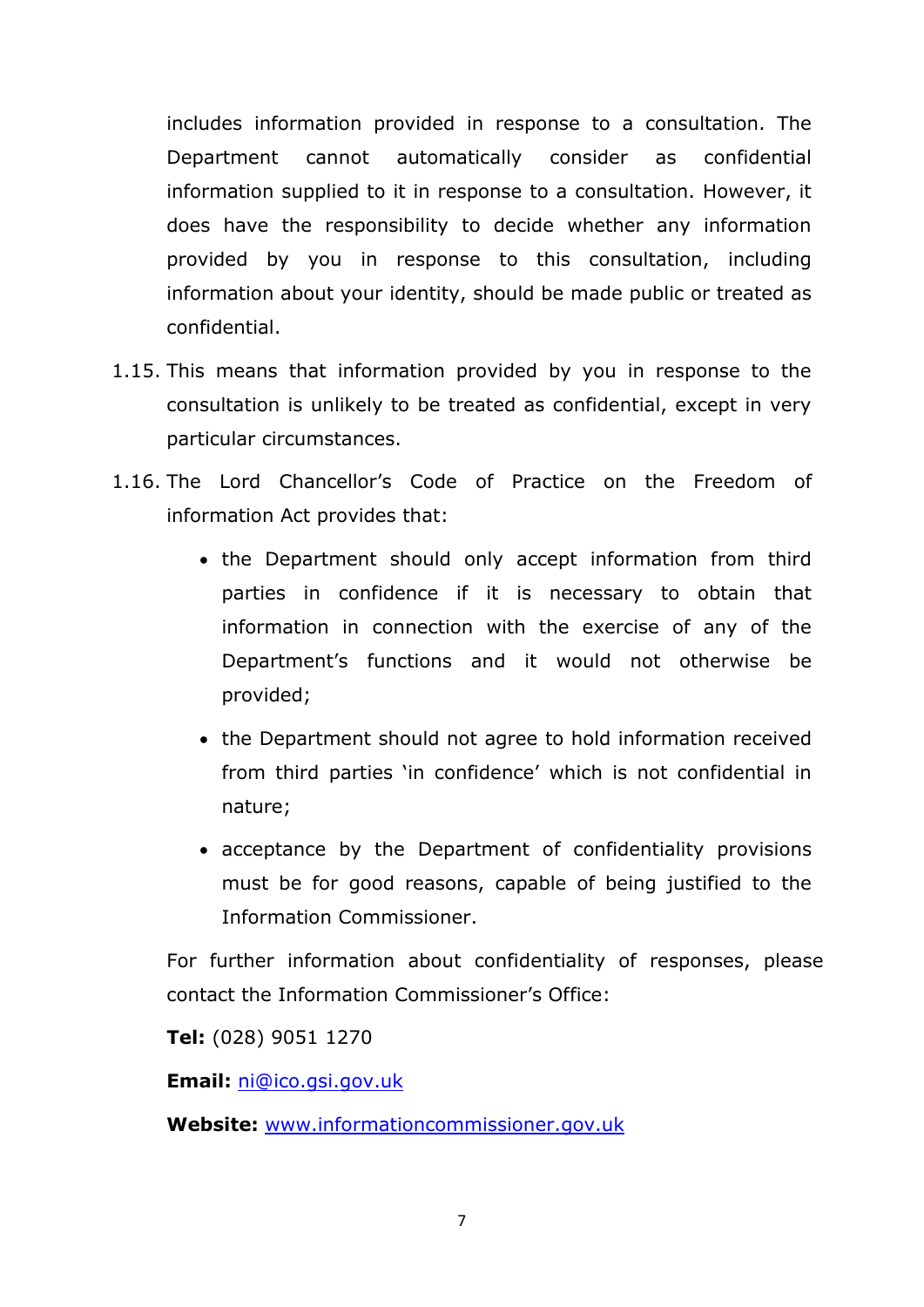#### <span id="page-8-0"></span>**2. BACKGROUND**

2.1. The Department of the Environment's mission is to:

## *'Protect and improve the environment, promote wellbeing, and support a sustainable economy and strong effective local government'***.**

- 2.2. Each element of that mission is inextricably linked with the issue of dilapidated/dangerous buildings and neglected sites, which negatively affect visual amenity, public health and economic growth, and encourage anti-social behaviour.
- 2.3. Also, the transfer of functions from central to local government from April 2015 is highly relevant. Effectively dealing with the problem of dilapidation has obvious potential to support the councils' new functions of planning, local economic development, community development, and local tourism. It is also envisaged that councils may assume responsibility for urban regeneration and certain aspects of housing at a later date. Again, these are areas to which effective dilapidation policy can contribute.
- 2.4. Although originally propounded in respect of policing, the "Broken Window Theory" (Kelling and Wilson, 1982)**<sup>1</sup>** is equally valid in respect of local environmental quality. The theory suggests that:

*"...if a window in a building is broken and is left unrepaired, all the rest of the windows will soon be broken. This is as true in nice neighbourhoods as in rundown ones. Windowbreaking does not necessarily occur on a large scale because some areas are inhabited by determined window-breakers whereas others are populated by window-lovers; rather, one unrepaired broken window is a signal that no one cares, and so breaking more windows costs nothing."*

<sup>1</sup> **<sup>1</sup>** [Kelling,](http://www.theatlantic.com/george-l-kelling/) G.L. and [Wilson,](http://www.theatlantic.com/james-q-wilson/) J.Q. (1982) Broken Windows: the police and neighbourhood safety. *The Atlantic Monthly*, March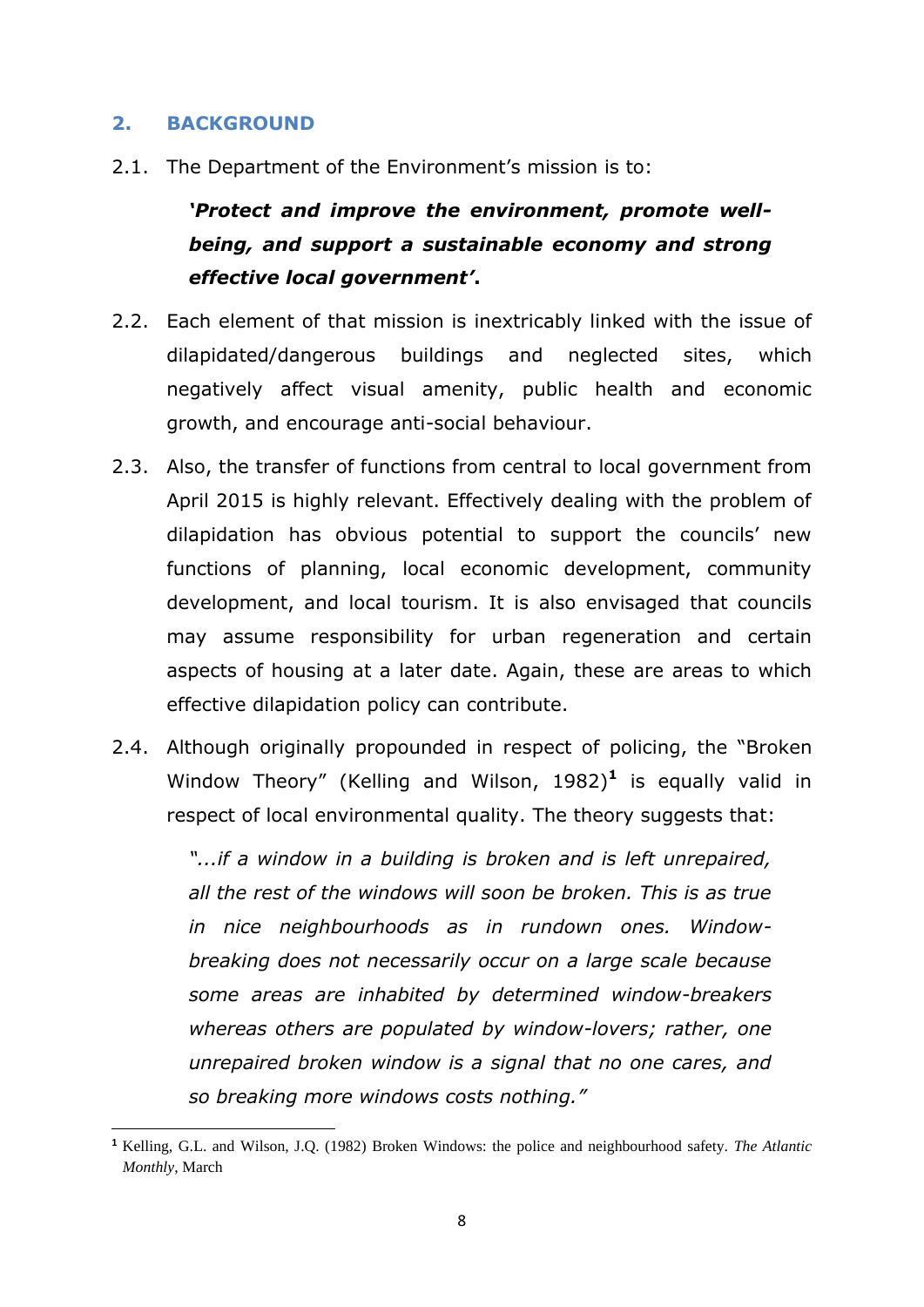There is much research supporting the basic tenet of the theory and reinforcing the idea that such problems are not confined to economically or socially deprived areas. Research has shown that similar issues arise in more affluent areas too, albeit a little more slowly.

2.5. Dealing effectively with dilapidation and neglect cannot, on its own, address the issues of anti-social behaviour and economic deprivation but it clearly has a part to play. Referencing the broken window theory, Barbara Porada (2013)**<sup>2</sup>** said:

> *"The idea is simple, but powerful: bad habits spread quickly, but good ones, with strength and continuity, can displace the bad. How many things decline because of our indifference to the very first signs that something isn't right?"*

- 2.6. While certain aspects of the issue have been addressed through the Clean Neighbourhoods and Environment Act (NI) 2011, much of the pertinent legislation dates back to the 19<sup>th</sup> century while other relevant legislation that is in operation in other parts of the UK and the Republic of Ireland has never been replicated in Northern Ireland.
- 2.7. There are a number of discrete types of problem sites to be considered under the umbrella of dilapidation policy:
	- Public health nuisance;
	- Property in a dilapidated or ruinous state;
	- Dangerous buildings; and
	- Neglected sites.

Within the councils in Northern Ireland, these types of sites are dealt with by the environmental health and building control departments.

**<sup>.</sup> 2** Porada, B (2013) How to Design Safer Cities. *ArchDaily.com*, February 19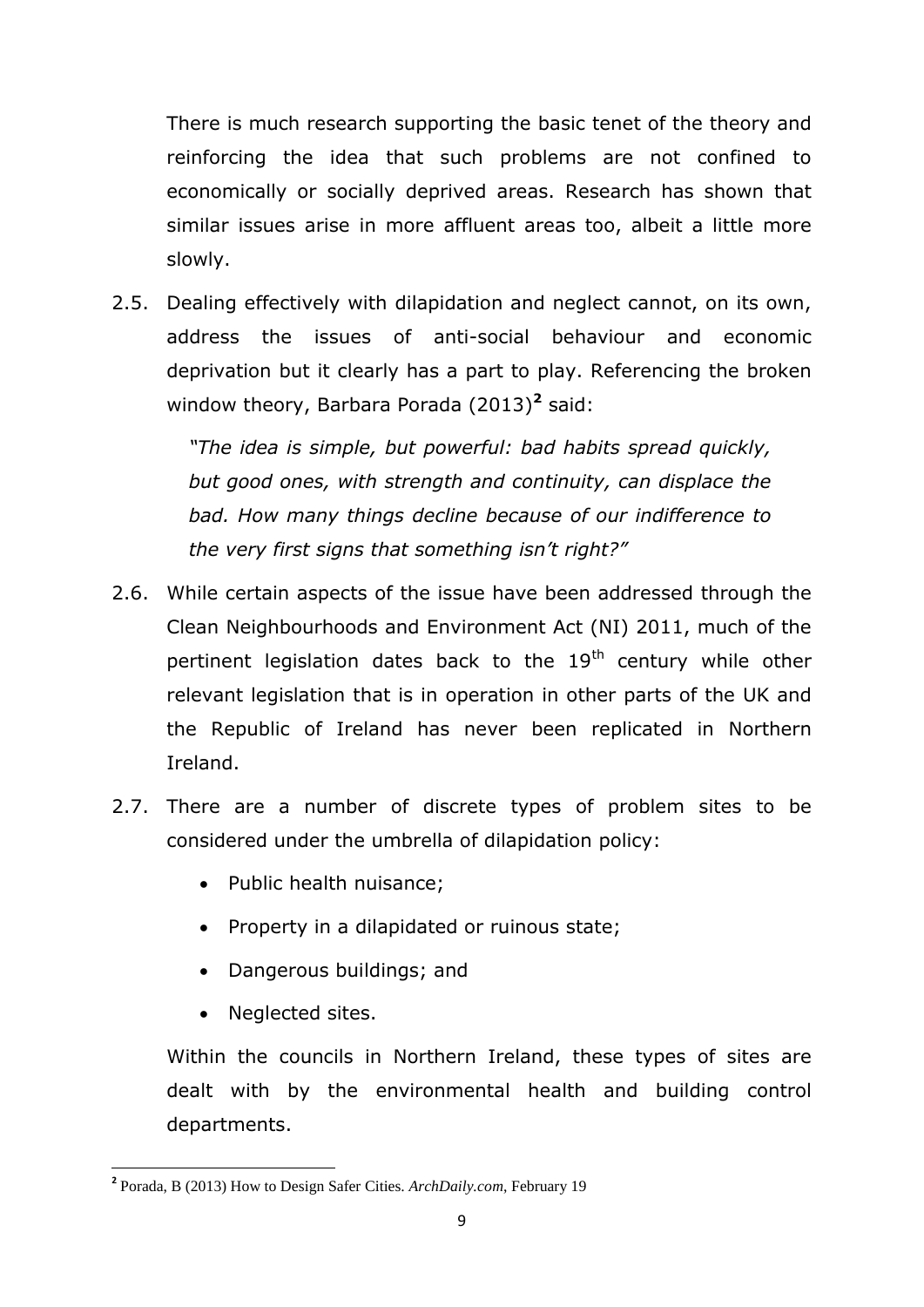- 2.8. The lack of a modern effective enforcement regime is seen as a barrier to local government efforts to maintain and improve their areas for the benefit of citizens, tourists and businesses. There are countless examples in town centres throughout Northern Ireland of the problems facing them. The vacant, and increasingly derelict, shop fronts and other structures that populate many of our town centres make it very difficult for councils to regenerate, attract new investment and encourage tourism.
- 2.9. The Dereliction Intervention Funding that the Department has provided to councils has made a significant contribution to improving the appearance of the most run down areas and has been particularly important in supporting the positive promotion of Northern Ireland through major events like the G8 Summit, the Giro d'Italia and the Irish Open golf.
- 2.10. However, the Department has decided that a more fundamental review of the legislative provisions to deal with dilapidation is required and this consultation is part of that process. Ultimately, the desired outcome is that councils will have access to an effective, fit for purpose, regime that is applied consistently and proactively across all council areas, thereby enhancing the environment for all.

#### <span id="page-10-0"></span>**3. STAKEHOLDER ENGAGEMENT**

- 3.1. The Department initiated engagement with the local government sector through two "blight summits" and these were followed up by correspondence from Minister Durkan to council Chief Executives, encouraging them to determine the scale and scope of the problem in their areas.
- 3.2. In March 2014, as part of a review of existing Northern Ireland legislation (and pertinent legislation in other jurisdictions), DOE officials circulated a discussion paper to key stakeholders. By the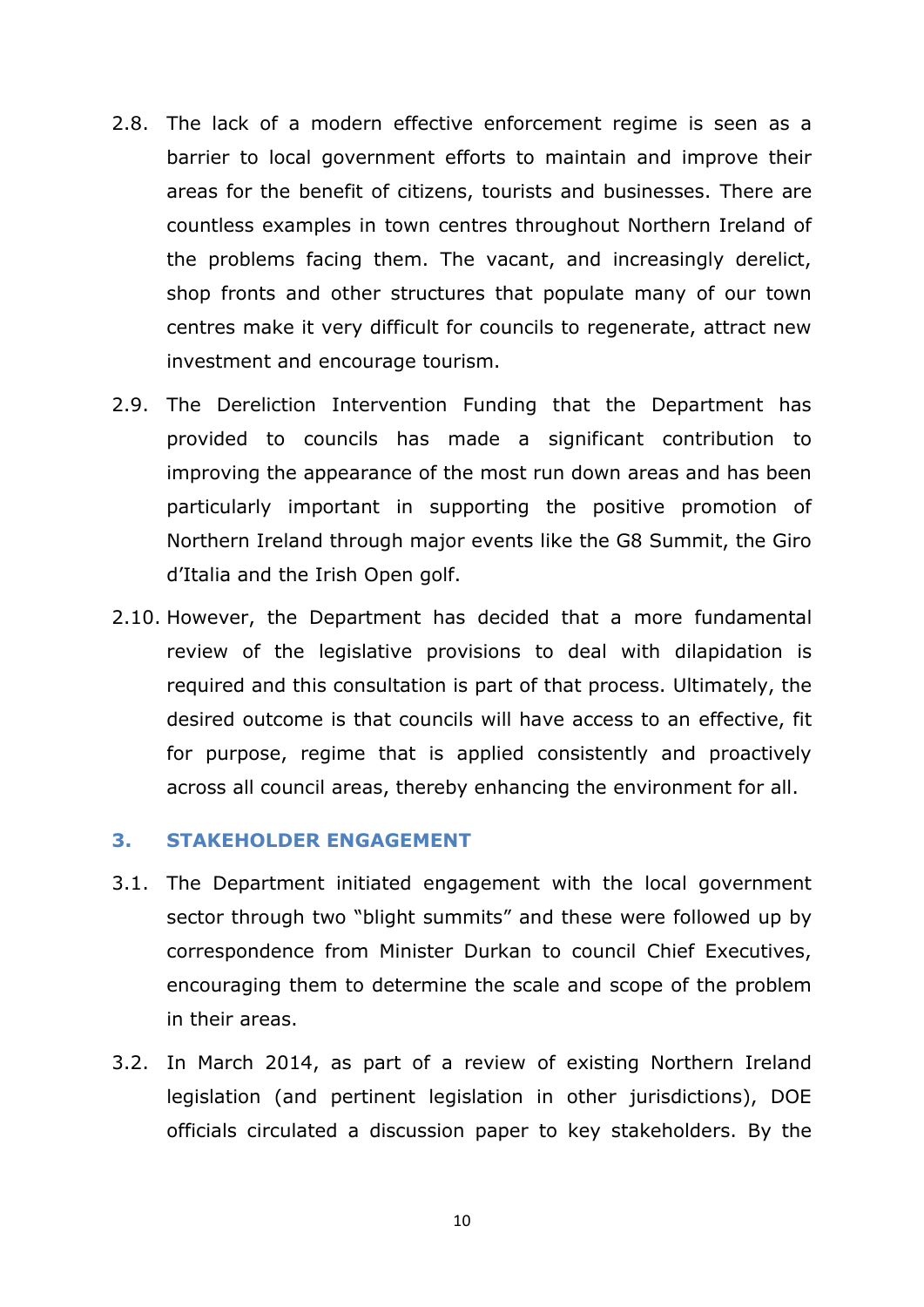closing date of 30 June 2014 the Department had received 20 substantive responses from a range of sectors.

- 3.3. The vast majority of respondents to the discussion paper were supportive of the general concept of providing a modern, fit for purpose, regulatory regime to deal with dilapidated/dangerous buildings and neglected sites although there were differences of opinion regarding the detail of how such a regime should be implemented.
- 3.4. Further detailed discussions have been held with key stakeholders and feedback from these discussions indicates that practitioners see the priorities that need to be addressed as being:
	- more robust cost recovery provisions;
	- wider powers, similar to those available to local authorities in England and Wales;
	- a streamlining of disparate regimes with enhanced clarity for practitioners and property owners alike.

#### <span id="page-11-0"></span>**4. SCALE OF THE PROBLEM**

- 4.1. It is difficult to accurately assess the scale or the scope of the problem across Northern Ireland as a whole as there is limited data available. Although there is good data for the Belfast City Council area this cannot simply be extrapolated across the rest of the council areas due to the rather different character of Belfast in terms of size, age of housing stock, higher level of industrialisation etc.
- 4.2. Further detailed work will need to be carried out, not only to assess the scale of the problem across Northern Ireland but also to estimate the potential costs and benefits of introducing an enhanced regulatory regime. All available data will be considered and used to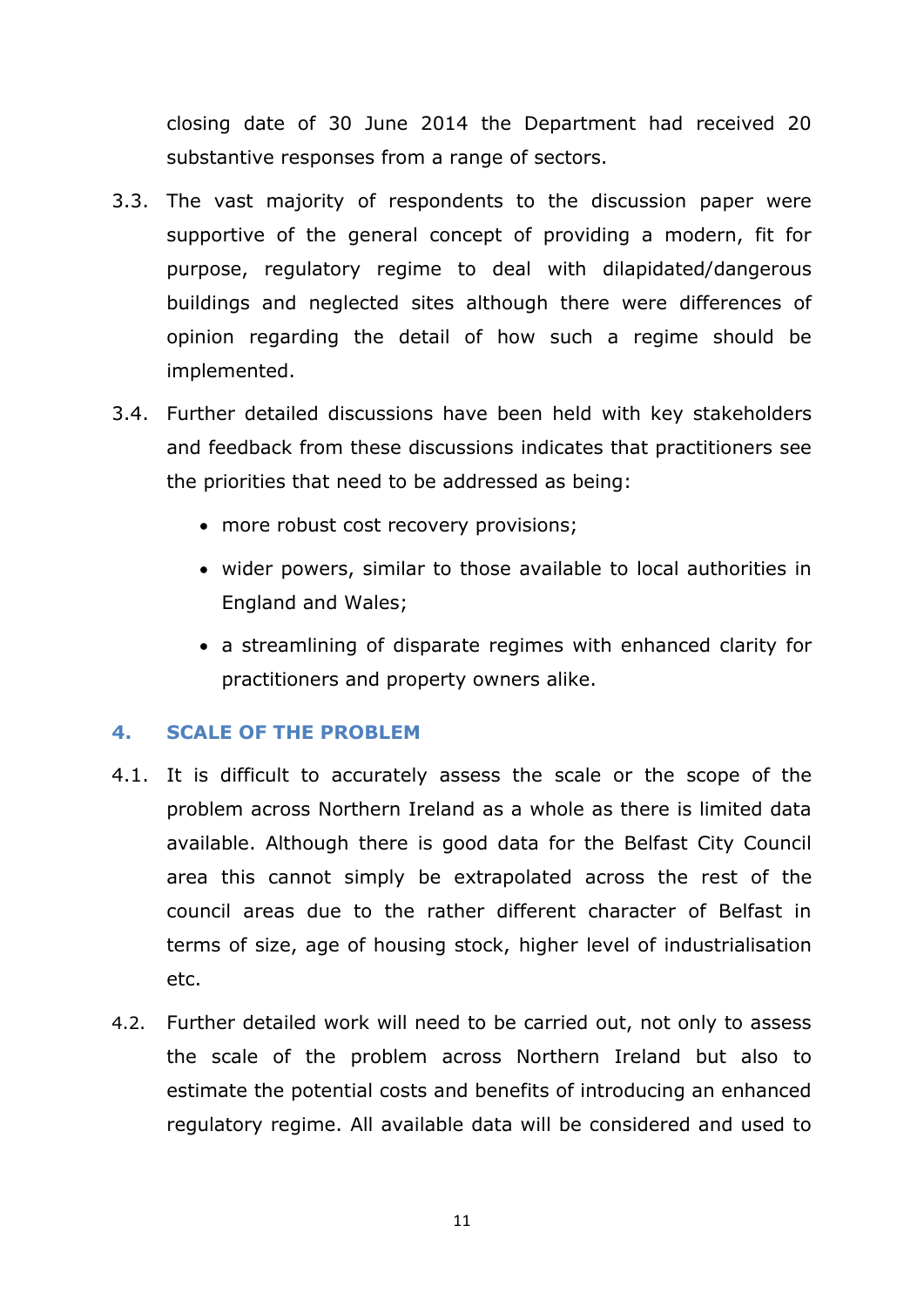develop a robust Regulatory Impact Assessment to support final legislative proposals, which will be informed by this consultation.

#### <span id="page-12-0"></span>**5. POLICY ISSUES**

#### **Scope**

- 5.1. Perhaps the most fundamental issue is what the scope of any new regime should be. There are a number of existing regimes, some of which apply only in certain geographical locations, and exemplar regimes that operate in the rest of the UK and in other jurisdictions such as the Republic of Ireland.
- 5.2. Existing relevant Northern Ireland legislation available to the councils includes:
	- Article 65 of the Pollution Control and Local Government (Northern Ireland) Order 1978 (used by a number of councils to address certain public health nuisances);
	- Article 66 of the Pollution Control and Local Government (Northern Ireland) Order 1978 (deals with ruinous/dilapidated buildings and structures that are "seriously detrimental to the amenities of the neighbourhood" and is the most commonly used NI-wide legislation);
	- The Belfast Improvement Act 1878 (frequently used by Belfast City Council but not available elsewhere in Northern Ireland);
	- The Belfast Corporation Act 1911 (available only to Belfast City Council);
	- The Town Improvement Clauses Act 1847 (available to all councils except Belfast and Derry);
	- The Town Improvement (Ireland) Act 1854 (available to all councils except Belfast and Derry);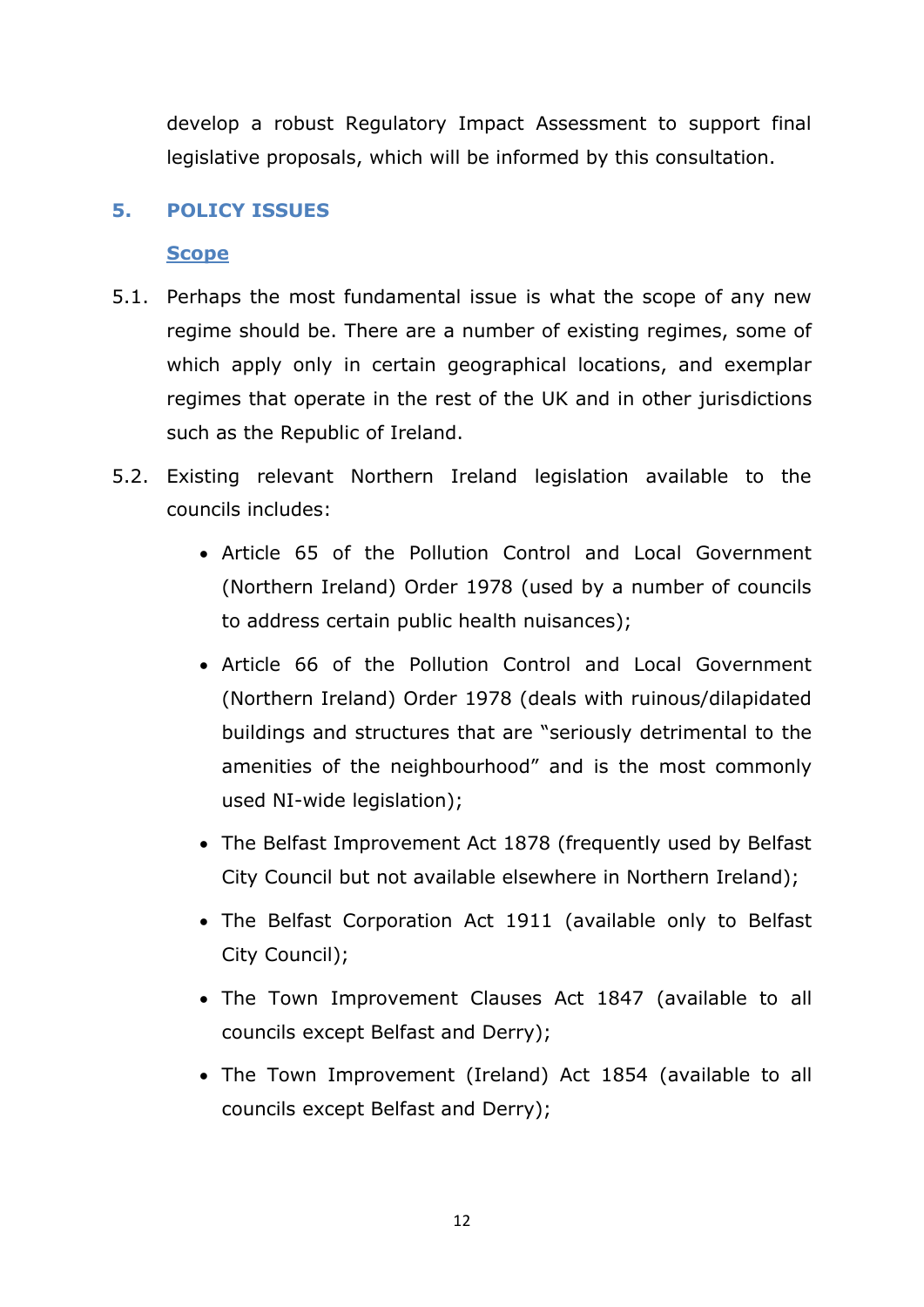- Public Health Acts Amendment Act 1907 (available to all councils);
- The Londonderry Corporation Act 1918 (available only to Derry City Council);
- Section 64 of the Planning Act (Northern Ireland) 2011 provides for the relevant council to issue a "Completion Order" to require a development which has a time bound planning permission, and which has been commenced, to be completed within a time limit of at least 12 months. However, a completion order cannot take effect without the confirmation of the Department;
- Section 73 of the Planning Act (Northern Ireland) 2011 provides for a council to issue an order requiring a particular land use to stop or require the alteration or removal of any building or works in the interests of proper planning or amenity (the use of this power may impose a duty on the NI Housing Executive);
- Section 161 of the Planning Act (Northern Ireland) 2011 provides Councils with the power to carry out urgent work to preserve a listed building or, on the direction of the Department, a building in a Conservation Area. Such works 'may consist of or include works for affording temporary support or shelter for the building'.

Those pieces of legislation that apply only to a restricted geographical area are referred to as the "Local Acts".

- 5.3. Other relevant legislation exercisable by other bodies in Northern Ireland includes:
	- Chapter 2 of the Housing (Northern Ireland) Order 1981 gives wide-ranging powers to the Housing Executive to clear areas,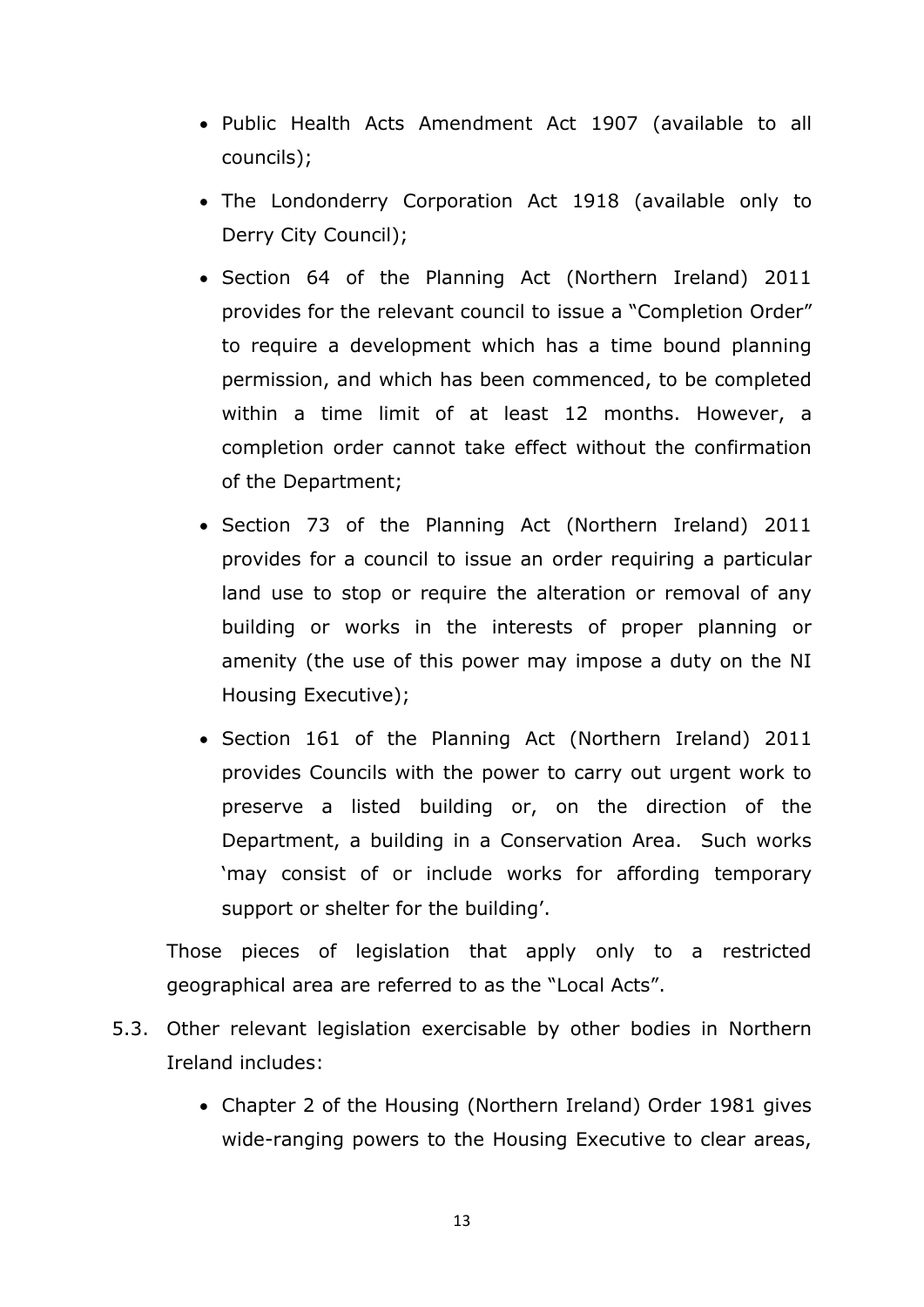order demolition, issue repair notices etc. in respect of any house that is unfit for human habitation;

- Chapter 5 of the Housing (Northern Ireland) Order 1981 gives powers to the Housing Executive to carry out works of repair or improvement to, secure or demolish any unoccupied house;
- Part 3 of The Nature Conservation and Amenity Lands (Northern Ireland) Order 1985 provides for the Department for Social Development (with the approval of the Department of Finance and Personnel) to acquire, carry out works on, and dispose of, land for the purposes of restoring or improving the appearance of a derelict site or of improving the amenities of the neighbourhood of a derelict site.
- 5.4. Additional legislation that may be considered as a model for new Northern Ireland legislation includes:
	- **Part 8 of The Town and Country Planning Act 1990**, which gives councils in England and Wales powers to deal with a wide range of sites that impact on visual amenity, generally referred to as "Section 215 powers";
	- **Part 3 of The Building Act 1984**, which applies only to England and Wales. While Articles 65 and 66 of the Pollution Control and Local Government (NI) Order 1978 transpose sections 76 and 79 of the Building Act 1984, other provisions of the 1984 Act, in respect of dangerous buildings and emergency actions for example, have not been replicated in Northern Ireland;
	- **The Derelict Sites Act 1990**, which applies only to the Republic of Ireland, provides for action to be taken to deal with: structures that are in a ruinous, derelict or dangerous condition; land that is in neglected, unsightly or objectionable condition; or the presence, deposit or collection on land of any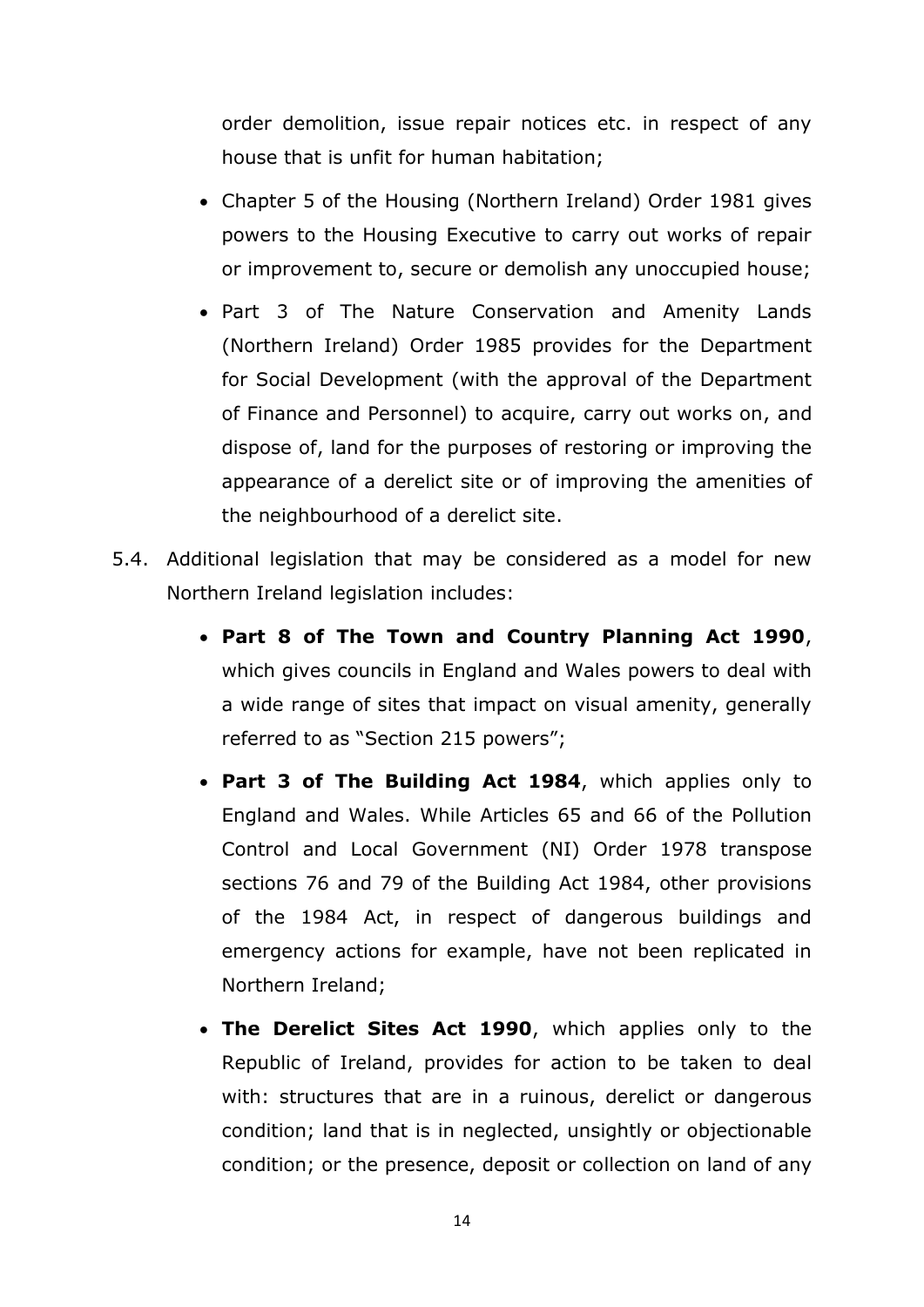litter, rubbish, debris or waste. On the face of it, the enforcing authorities appear to have wide-ranging powers, including compulsory purchase, the establishment of registers of derelict sites and the imposition of a derelict site levy.

#### **Cost Recovery**

- 5.5. One of the major issues highlighted by stakeholders is cost recovery where, for example, a district council undertakes work on a dilapidated or dangerous building and then seeks to recoup the cost from the owner. The provision of robust and effective measures to ensure that the appropriate person or organisation pays for the necessary remedial actions is key to minimising costs to the public purse and preventing unscrupulous property owners from deriving financial benefit from letting buildings fall into disrepair.
- 5.6. While legislative provisions to allow regulatory authorities to recover incurred costs are neither unusual nor difficult to include in new legislation, there are still scenarios that may make it difficult for councils to recover their costs. It is common, for example, for legislation to include provision to register a charge on land in such cases. However, existing property law conventions dictate that, in most circumstances, the priority of such charges reflects the chronological order in which they were registered and thus an existing mortgage would retain priority over a subsequent land charge.
- 5.7. While there are examples of land charges that have statutory priority over existing mortgages etc. and provisions that effectively set aside prior charges (including the power of sale provisions in the Belfast Improvement Act 1878), legal advice suggests that great caution should be exercised when using such provisions, to avoid breaching current human rights legislation. On a practical level, the opportunities for using such provisions may be few and far between.

15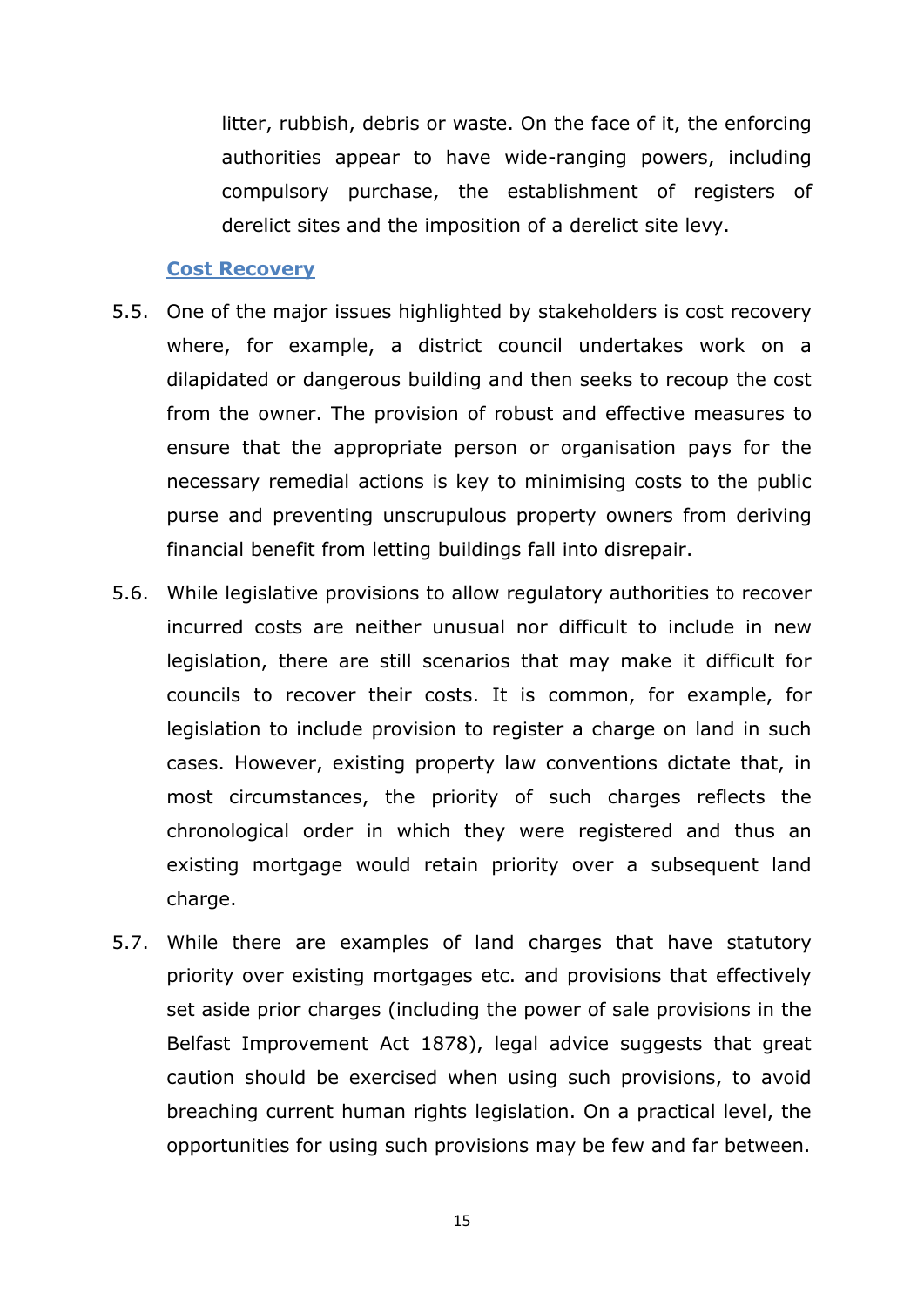- 5.8. Also, when taking into account human rights issues, there is a need to ensure that any new legislative provisions are proportionate. For example, sites that might be covered by a new regime could range from relatively minor clean-ups to major repairs or demolition. There will be a need to ensure that provisions are applied proportionately, either through the use of statutory guidance or requiring, for example, a court order to apply more stringent sanctions such as enforced sale.
- 5.9. Further difficulties arise when dealing with property owned by insolvent companies, bankrupt individuals or properties subject to repossession proceedings by financial institutions. In these cases it can be practically impossible to recoup costs. As the relevant legislation in such scenarios does not fall within DOE's remit it cannot solve these issues on its own.

#### **Guidance**

- 5.10. As a number of councils have expressed a reluctance to use the provisions of the Pollution Control and Local Government (NI) Order 1978 due to concerns about its interpretation, there is a clear need for the Department to provide appropriate guidance to help them to interpret and apply the legislation in a consistent fashion.
- 5.11. There is, however, a risk that over-prescriptive guidance could unnecessarily fetter council officials and restrict their ability to use discretion and apply professional judgement. It is envisaged that any guidance would be developed with significant input from professional council officers to help to alleviate such concerns.
- 5.12. Under existing legislation any guidance produced by the Department would have to be non-statutory as the necessary powers to make statutory guidance do not currently exist. The introduction of new primary legislation would, of course, allow us to produce statutory guidance. While case law suggests that the courts will view even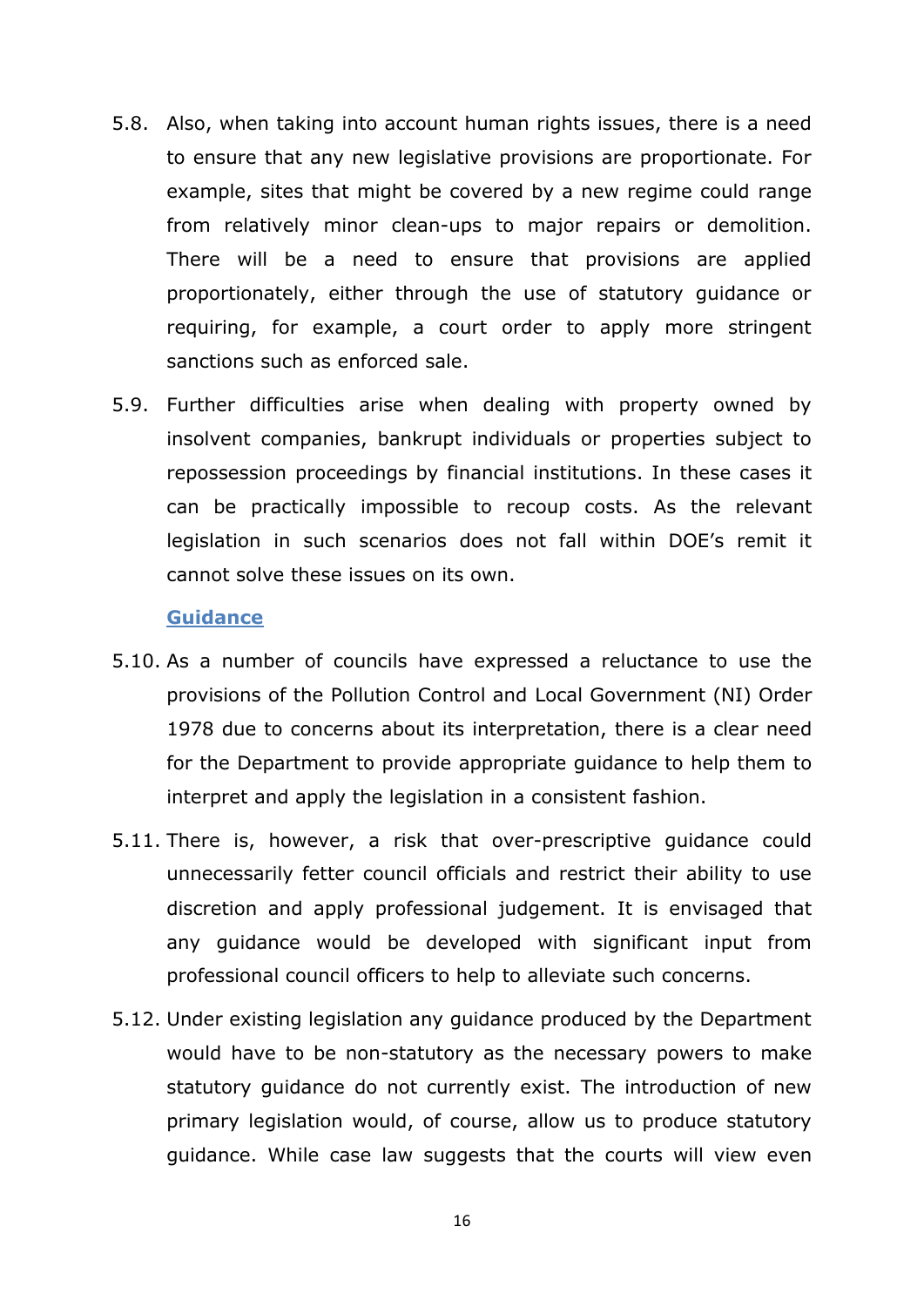non-statutory guidance as binding, providing it is authoritative, expert and represents best practice, for the avoidance of doubt, statutory guidance may be desirable.

#### **Heritage Issues**

- 5.13. The protection of our built environment is a key issue for the Department and stakeholders have highlighted a number of issues to consider as part of the process of reviewing legislation on dilapidated/dangerous buildings.
- 5.14. In particular, concern has been expressed that, under current legislation, there is no special consideration or protection afforded to listed buildings etc. and no requirement to consult with the Department prior to issuing notices in respect of dangerous buildings. It is suggested by stakeholders that this has resulted in the loss of a number of buildings.
- 5.15. Stakeholders are keen that any new or amended legislation should properly address heritage issues and be more proactive, allowing action to be taken at a much earlier stage, thereby preventing avoidable decay in important buildings.

#### <span id="page-17-0"></span>**6. OPTIONS**

6.1. The Department has considered a range of options, from retaining the status quo, through revised administrative arrangements, to the consolidation, amendment and extension of existing legislation. The merits of each option are detailed below while the next section outlines the option that the Department is currently minded to progress.

#### **Option 1: Do Nothing**

6.2. As always in an exercise of this nature the "do nothing" option has to be considered.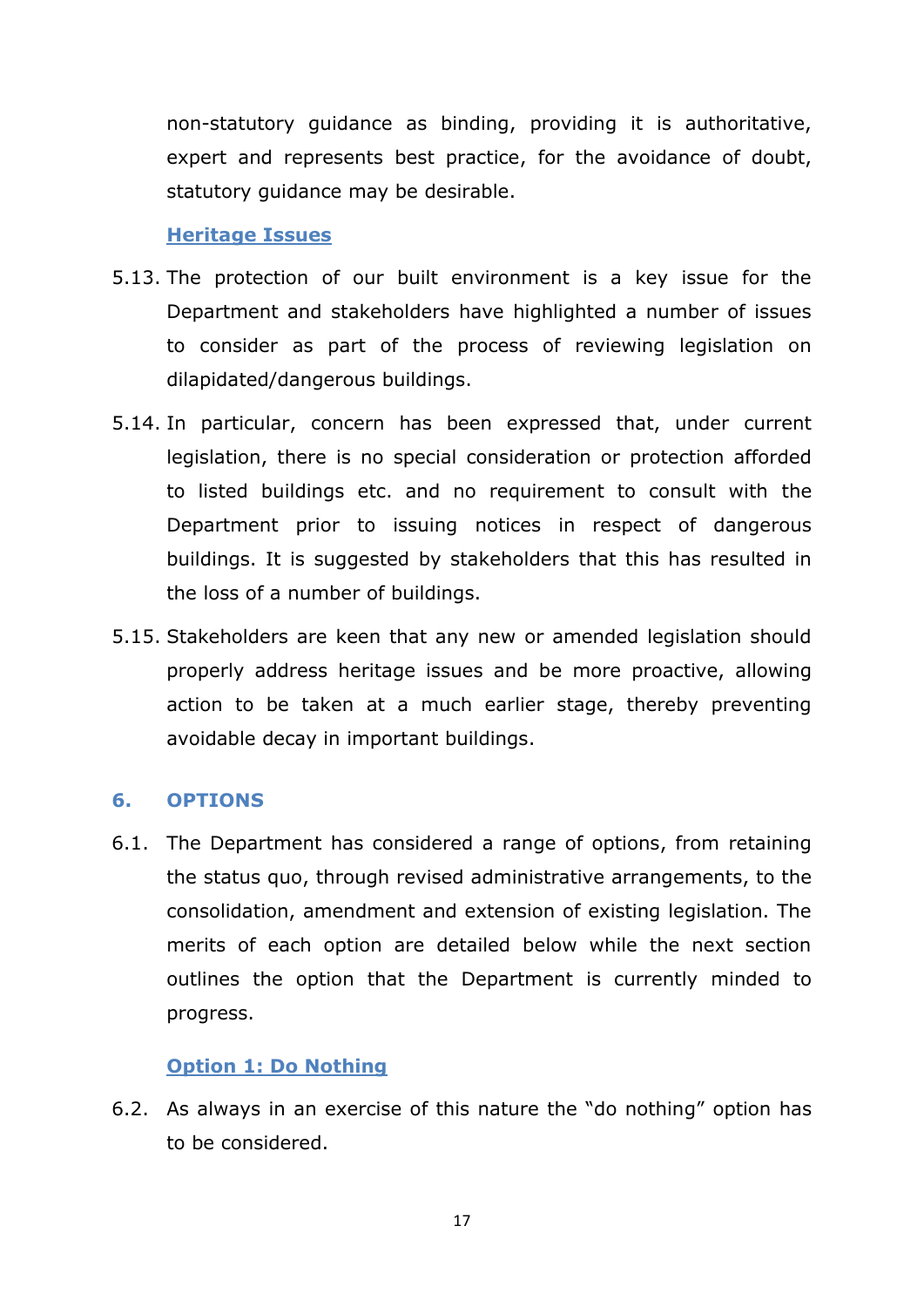- 6.3. Through previous stakeholder engagement the Department has identified considerable variance in the implementation of existing legislation. Lower levels of activity in certain areas are due to a range of factors (principally resource issues and interpretation of the existing legislation) that cannot be addressed by doing nothing. If we do nothing then nothing will change.
- 6.4. While this option would certainly deliver the lowest cost (in terms of short-term financial resources), it would not deliver any of the benefits (monetary or non-monetary) of bringing dilapidated buildings and neglected sites into beneficial use – e.g. improving the visual amenity of neighbourhoods, stimulating economic regeneration, supporting the tourist industry's efforts to promote Northern Ireland as a destination and reducing anti-social behaviour.
- 6.5. It has been suggested by some that an upturn in the economy will automatically apply a corrective hand to the problem of dilapidation as it becomes more economically viable to develop or redevelop these problem sites and, to some extent, that is probably true. However, it is important to remember that many of the potential problem sites identified by local councils have not suddenly appeared since the economic downturn – some have been an issue for several decades.
- 6.6. With the exception of the short term cost implications there is little to recommend this option.

**Option 2: Department issues non-statutory guidance**

6.7. As previously stated, current legislation does not permit the Department to issue statutory guidance to the councils and therefore it may be perceived that any guidance would not carry any legislative weight. However, there is much case law supporting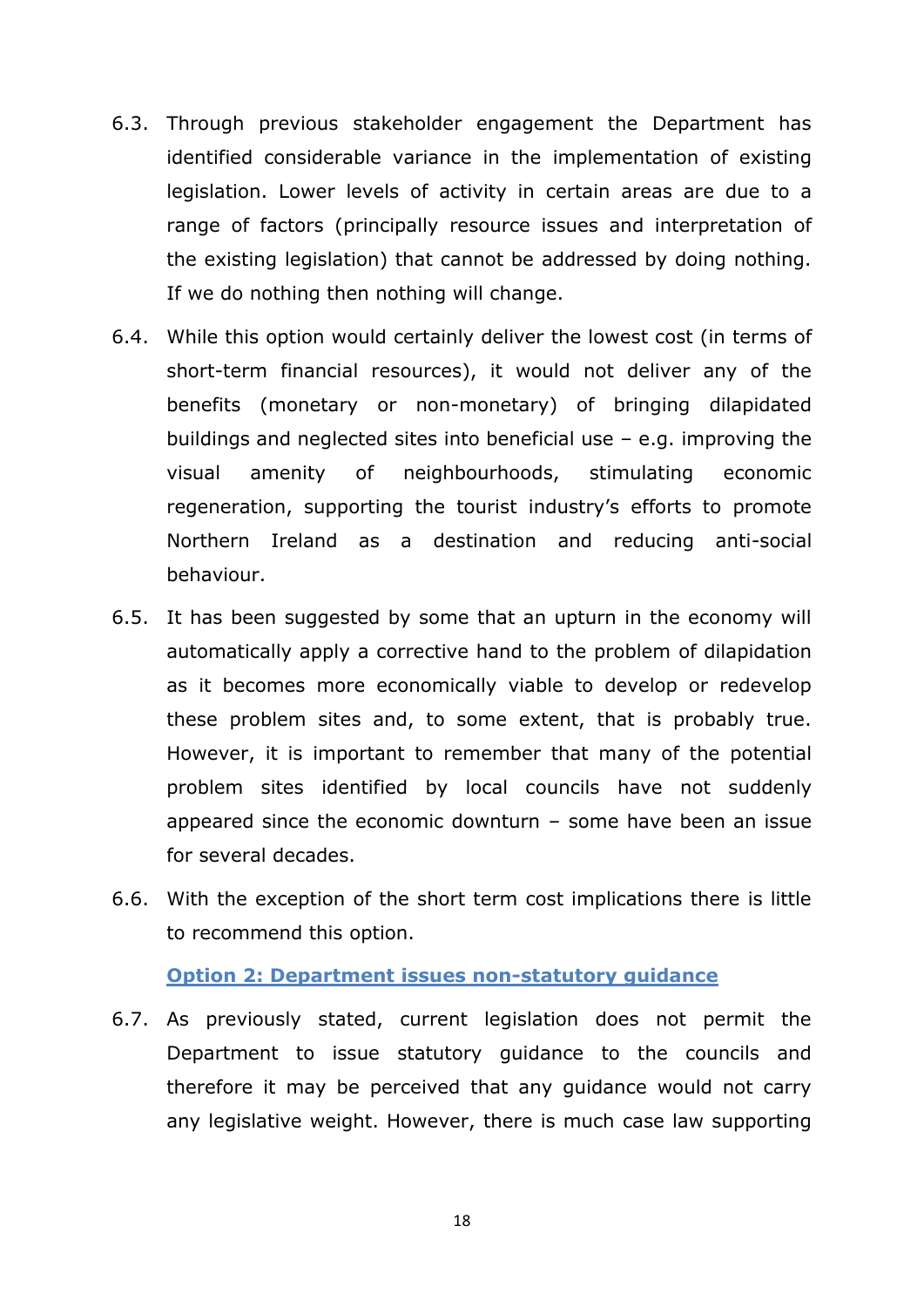the view that non-statutory best practice guidance may be just as binding as statutory guidance.

6.8. For example, in *Ali v London Borough of Newham***<sup>3</sup>** Mr Justice Kenneth Parker stated:

> "*In my view, the weight that should be given to particular guidance depends upon the specific context in which the guidance has been produced. In particular (without intending to create an exhaustive list) I believe that it is necessary to give due regard to the authorship of the guidance, the quality and intensity of the work done in the production of the guidance, the extent to which the (possibly competing) interests of those who are likely to be affected by the guidance have been recognised and weighed, the importance of any more general public policy that the guidance has sought to promote, and the express terms of the guidance itself. In my view, it would be unwise for the court to descend into the intrinsic merits of the guidance, unless it was seriously contended that it was unlawful or very obviously defective."*

Essentially, this judgement holds that guidance may be binding because it is authoritative and expert, rather than because it is labelled as "statutory".

- 6.9. This case law removes some of the perceived drawbacks of being unable to issue statutory guidance. It can therefore be presumed that well written, authoritative, non-statutory guidance is likely to be regarded as binding by the courts and would undoubtedly be of benefit to practitioners in some councils.
- 6.10. Such guidance could include, for example, procedures, technical issues, policy direction, examples of sites that may fall under the

**<sup>.</sup> <sup>3</sup>** [Ali v London Borough of Newham \[2012\] EWHC 2970 \(Admin\) \(30 October 2012\)](http://www.bailii.org/ew/cases/EWHC/Admin/2012/2970.html)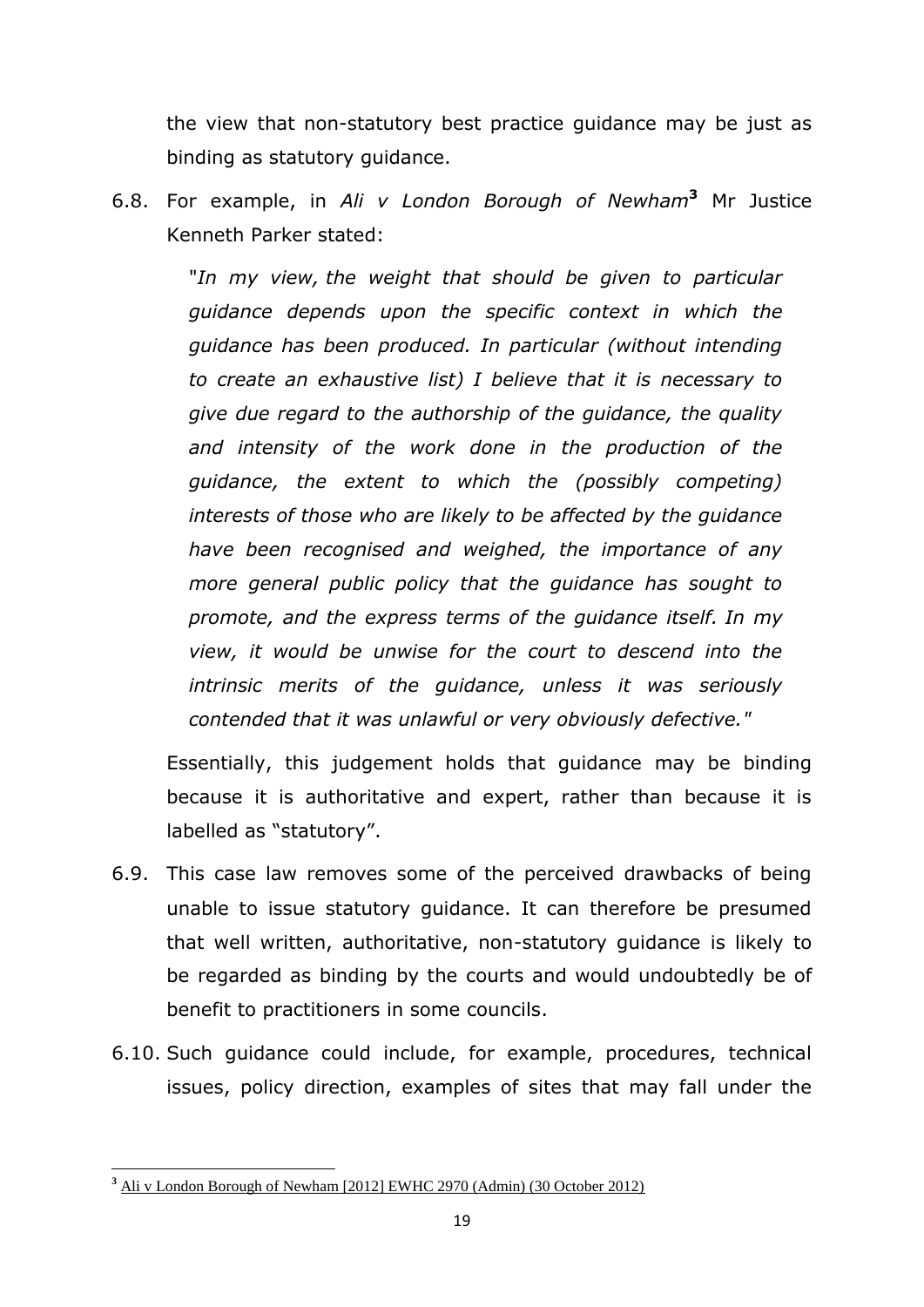regime etc. but would fall short of a definitive legal interpretation of the legislation – as that can only be given by the courts.

6.11. Guidance (either statutory or non-statutory) for new legislation would be extremely useful, or even essential, but guidance alone cannot, in the Department's view, address the weaknesses identified in current legislation and so benefits are likely to be somewhat limited.

**Option 3: Bill to amend and consolidate existing legislation**

- 6.12. This option would involve a "tidy up" of existing DOE legislation, such as the Pollution Control and Local Government (Northern Ireland) Order 1978 and the "Local Acts", amending powers and procedures as required to improve the effectiveness of the regime(s) and consolidating their provisions in a single enactment.
- 6.13. This approach could provide for the making of subordinate legislation to provide greater procedural clarity, and allow the Department to issue statutory guidance to councils.
- 6.14. This option would not involve the introduction of new regimes like, for example, those in force in England and Wales, the Town and Country Planning Act 1990 (section 215 etc.) in respect of visual amenity, and the Building Act 1984 in respect of emergency provisions for dangerous structures.
- 6.15. It would also not be possible to extend the provisions of the "Local Acts" to the whole of Northern Ireland (even if it were considered desirable to do so) through this type of Bill, precluding the possibility of delivering a single consistent regime throughout Northern Ireland. Specific elements of the Local Acts could, of course, be re-enacted on a NI-wide basis but this, effectively, would be new legislation.
- 6.16. As previously discussed, non-statutory but authoritative best practice guidance may be regarded by the courts as binding but, for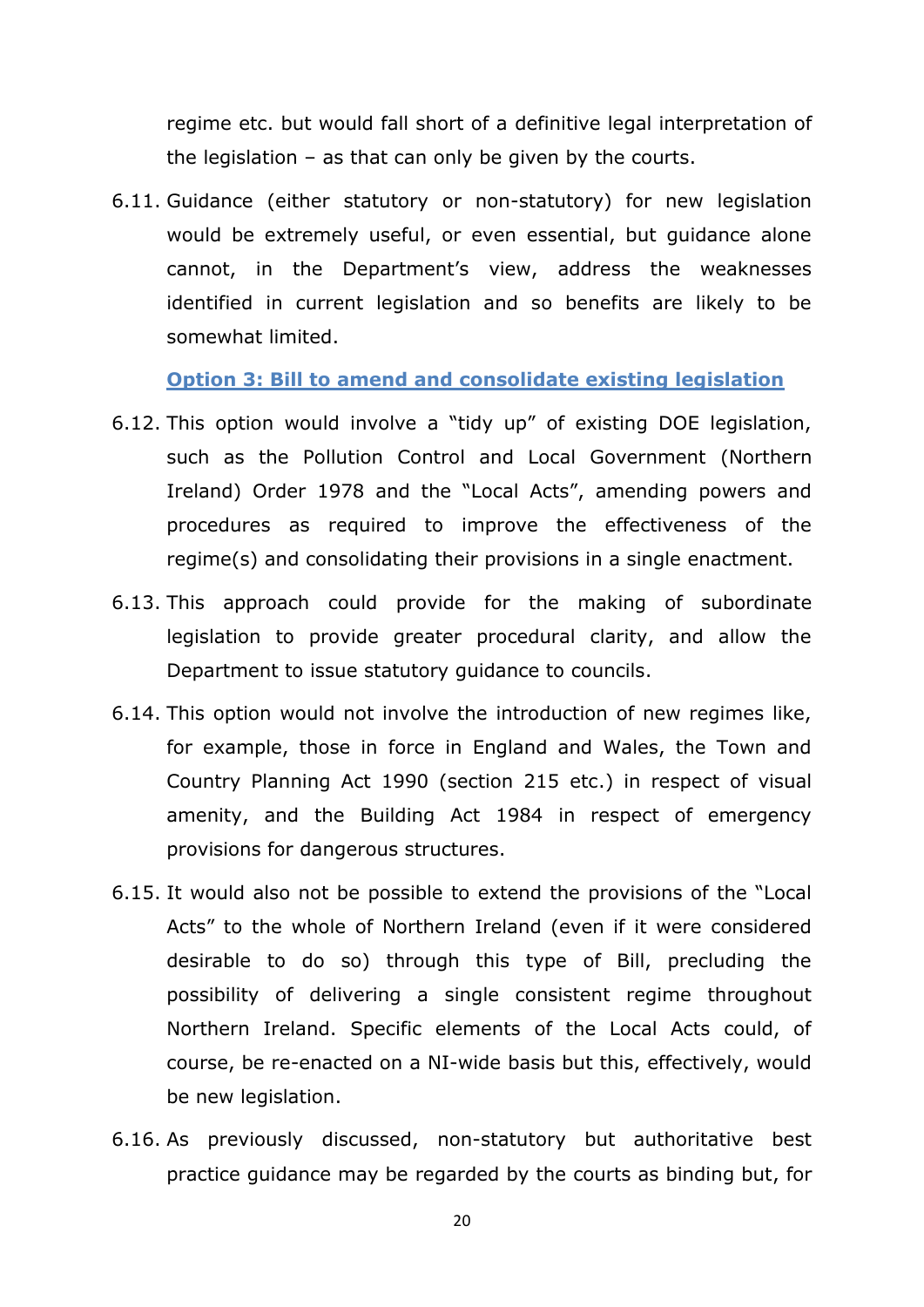the removal of doubt, the power to publish statutory guidance could easily be included in a Bill of this nature. The technical aspects of any statutory guidance would be developed in conjunction with the relevant councils to ensure that practitioners were not unduly fettered.

- 6.17. Providing no additional statutory duties were introduced by such a Bill then no significant additional costs would be imposed on the councils. However, it would be hoped that improving the clarity of the legislation and making it more workable would increase the activity levels of councils.
- 6.18. While this option is likely to improve the clarity and workability of the existing legislation, these improvements would be relatively modest and would not broaden the scope of the legislation to any great degree, and would not therefore deal with some of the fundamental deficiencies of that legislation.

**Option 4: A Bill to introduce a new broader regime dealing with dilapidated/dangerous structures, neglected sites and a range of visual amenity issues**

- 6.19. This option would, essentially, provide a completely new regime that would seek to encompass all of the relevant elements of the existing legislation alongside new provisions based on existing legislation in other jurisdictions, such as the Town and Country Planning Act 1990.
- 6.20. The introduction of a new regime would allow us to better shape a fit for purpose regime that would be appropriate for a wide range of scenarios. A multi-tiered approach, with different sanctions available for cases of varying magnitude, might be considered. In keeping with the Department's Better Regulation agenda, there may also be potential to utilise administrative penalties for lower grade cases.
- 6.21. Enhanced procedures to allow for appropriate protection of heritage sites could also be built into such a Bill, addressing the problems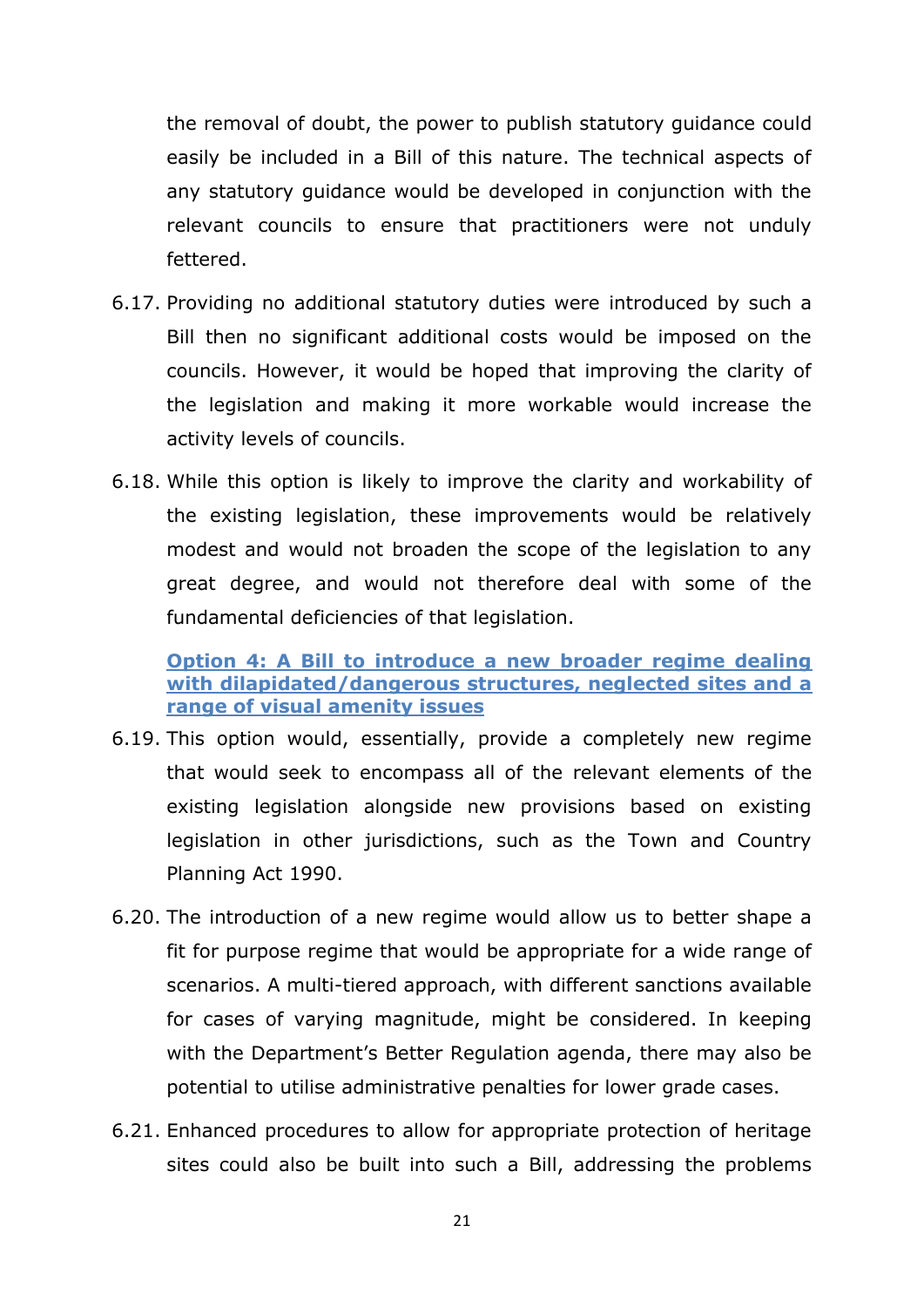identified with the existing legislation – i.e. the potentially perverse incentive to allow heritage buildings to fall into disrepair with a view to subsequent demolition. However, as noted in paragraph 5.2, councils do have access to powers under section 161 of the Planning Act 2011, enabling them to carry out urgent works in respect of protected buildings. Cost recovery for such works is through conventional civil debt procedures.

- 6.22. Under this approach consideration would also need to be given to the issue of statutory duties for councils in respect of dilapidated/dangerous buildings and neglected sites – i.e. should councils be given: (a) additional powers but no statutory duty; (b) additional powers and a duty to inspect (but not necessarily take action); or (c) additional powers and a duty to take appropriate action.
- 6.23. Councils currently do not generally have statutory duties in this area, with the exception of dealing with statutory nuisances under Part 7 of the Clean Neighbourhoods and Environment Act 2011, whereby councils are required to inspect, investigate and serve abatement notices.
- 6.24. In an ideal world the councils would be given both powers and statutory duties to try to ensure that the regime was implemented effectively and consistently. However, if additional statutory duties were to be imposed, central government funding for these activities would need to be secured over a significant period of time. In the current economic climate it is extremely unlikely that such funding could be secured and so it is not envisaged that any additional statutory duties would be imposed on the councils at this time.
- 6.25. This option would give councils an effective tool to encourage the regeneration and revitalisation of their areas, particularly the town centres that have suffered considerable decline over the years. While potential costs of effective implementation may be higher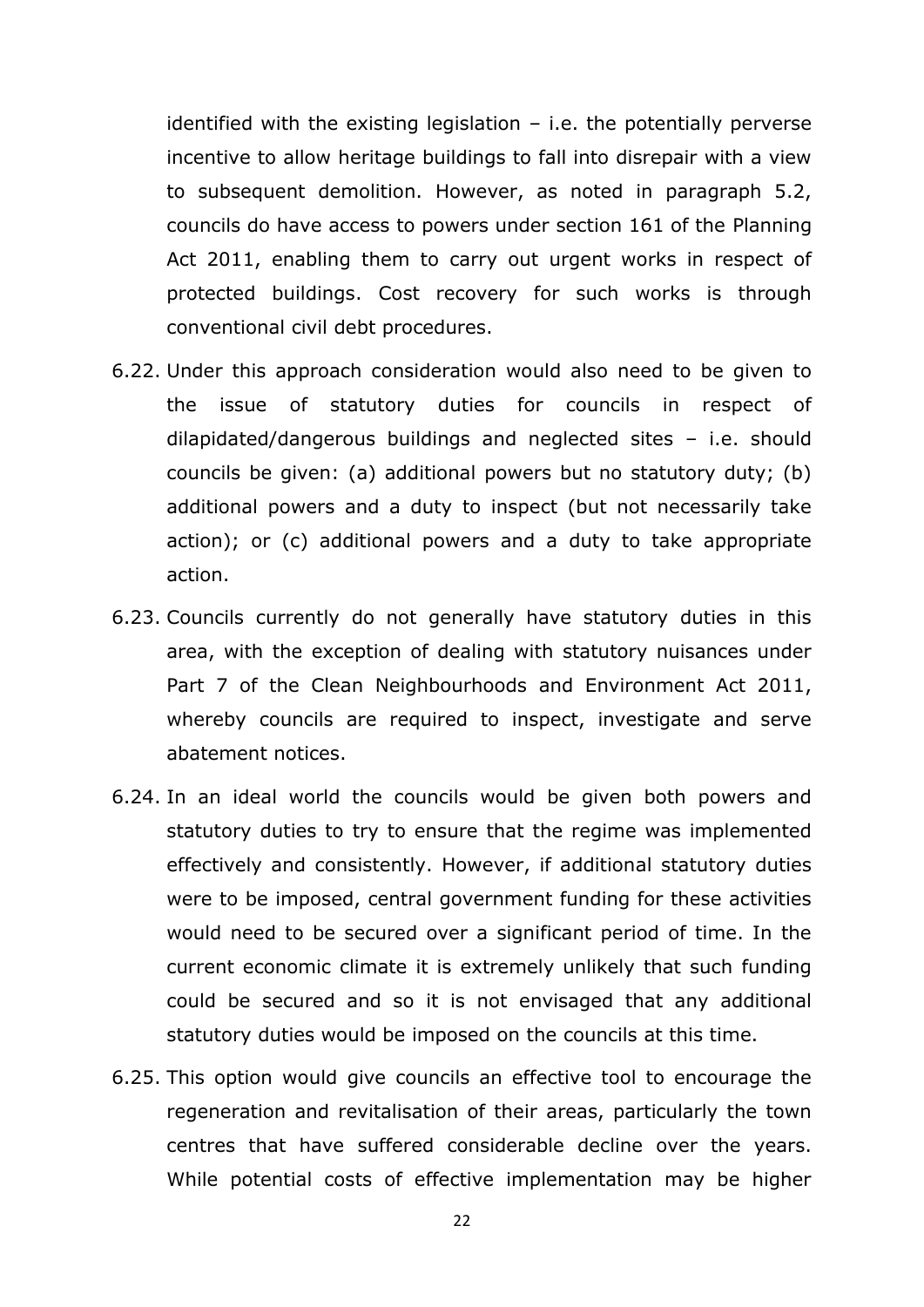than the other options the potential benefits would significantly outstrip the costs.

- 6.26. It is recognised that effective implementation of this option would require councils to allocate adequate resources but it is felt that the economies of scale resulting from the new local government model enhances their capacity to do so. Given their wider remit, it is considered appropriate for councils to take responsibility for determining the priority of this issue for their areas and resourcing it accordingly.
- <span id="page-23-0"></span>6.27. There are a number of ways that the potential financial implications could be managed. These include:
	- strategic prioritisation of potential problem sites to agreed criteria would help to ensure that available resources are deployed in the most effective manner and that value for money is maximised;
	- the inclusion of robust and effective cost recovery provisions will reduce the amount of funding required for both revenue and capital expenditure;
	- a charging scheme for surveys, inspections etc. associated with determining buildings as dangerous, similar to the provisions of the London Borough of Tower Hamlets (Dangerous Structure Fees and Expenses) Regulations 2013;
	- phased commencement of the provisions of the Bill would allow the costs of implementation to be managed more effectively, with the new broader provisions introduced when appropriate funding is available.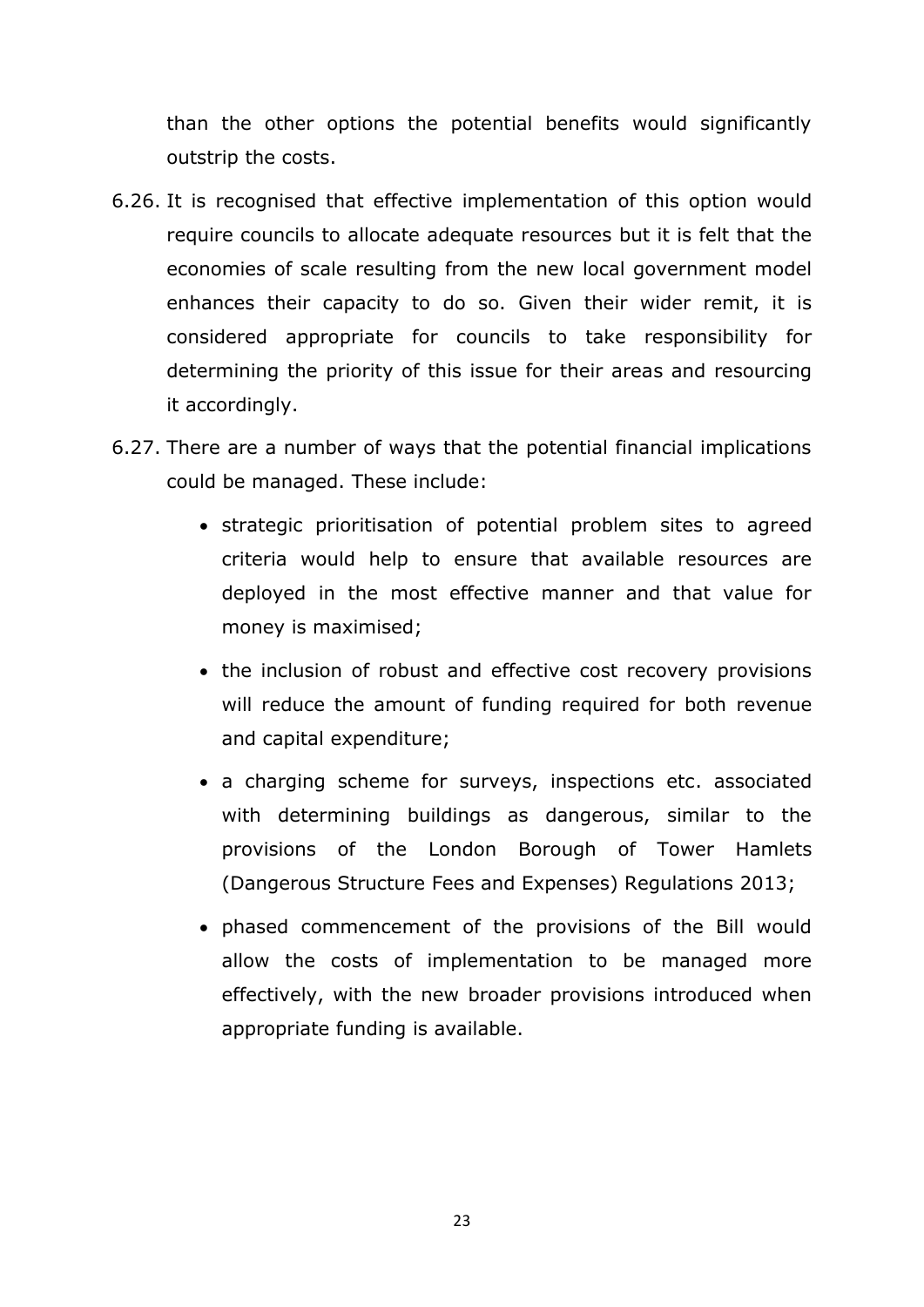#### **7. PREFERRED OPTION**

- 7.1. There are, essentially, two main questions to consider when deciding upon a preferred course of action in respect of dilapidated/dangerous buildings and neglected sites:
	- (a) what are the deficiencies of the current legislation; and
	- (b) how do we ensure the consistent application of the relevant legislation across all of Northern Ireland?
- 7.2. With regard to the first of these questions, it is quite clear from previous stakeholder engagement that practitioners have identified a number of issues with existing legislation, including:
	- lack of clarity on interpretation of the legislation;
	- inadequate cost recovery provisions;
	- inability to deal with less serious dilapidation issues that, according to the "broken window theory", will inevitably escalate into greater problems;
	- different legislation applying to different geographical areas of Northern Ireland; and
	- difficulties applying the legislation in a way that complies with the Human Rights Act 1998.
- 7.3. The second question, on ensuring consistency, comes down to three main things:
	- effective quidance;
	- available resources financial, legal and technical; and
	- consistent NI-wide legislation.
- 7.4. Option 1, the "do nothing" option does not address any of these issues and can only be realistically considered if no funding or staff resources can be secured to take the policy area forward.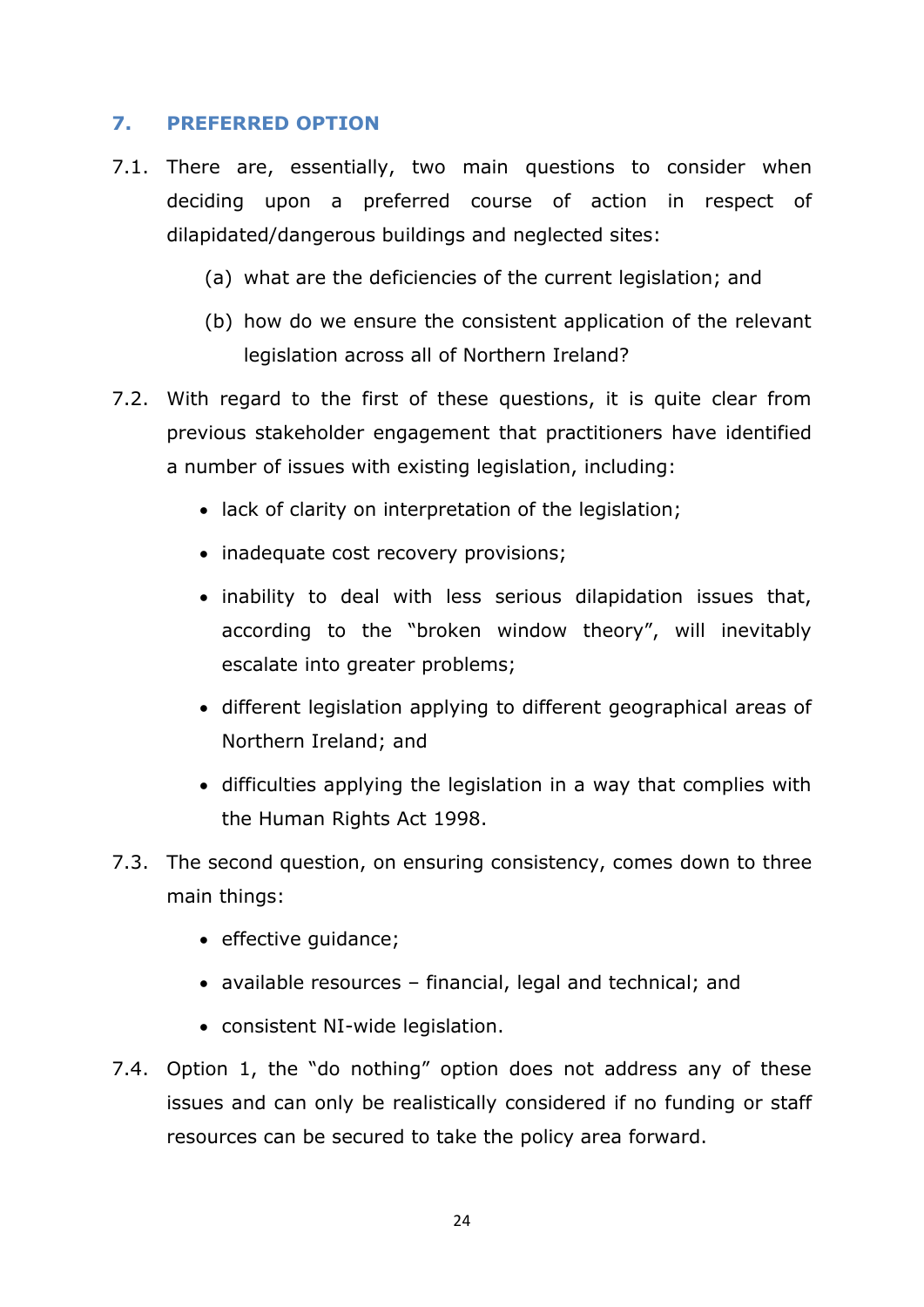- 7.5. Option 2, the provision by the Department of additional nonstatutory guidance to the councils, could certainly address the clarity issue and perhaps help in respect of human rights compliance. However, it cannot deal in any way with the other issues identified. Costs in respect of this option would be relatively low but benefits would be equally so.
- 7.6. Option 3, the consolidation and amendment of existing legislation through the introduction of a Bill, would address many of the points listed at 7.2 and 7.3 above and would certainly move the agenda forward. Enhanced clarity could be achieved through guidance along with more effective cost recovery provisions and improved human rights compliance but a simple amending Bill may not achieve a fully consistent regime throughout Northern Ireland. Costs of this option would fall somewhere between Options 2 and 4.
- 7.7. Option 4, the comprehensive overhaul of existing legislation and the broadening of powers to bring parity with legislation in other jurisdictions, would address all of the issues raised by stakeholders and give the district councils the modern, fit for purpose regime that they feel they need to deal effectively with issues of dilapidation. It would, of course, be the most expensive option but also the one expected to reap the greatest benefits.
- 7.8. Of course, many other permutations of the provisions outlined in the options above are possible too. For example, Option 3 could also contain provisions that would cherry-pick the most useful provisions of the Local Acts and re-enact them on a Northern Ireland wide basis.
- 7.9. However, on the basis of the information currently available, it is felt that the preferred option in this case should be Option 4, the introduction of a comprehensive Bill to consolidate, amend and broaden existing provisions in respect of dilapidated/dangerous buildings and neglected sites.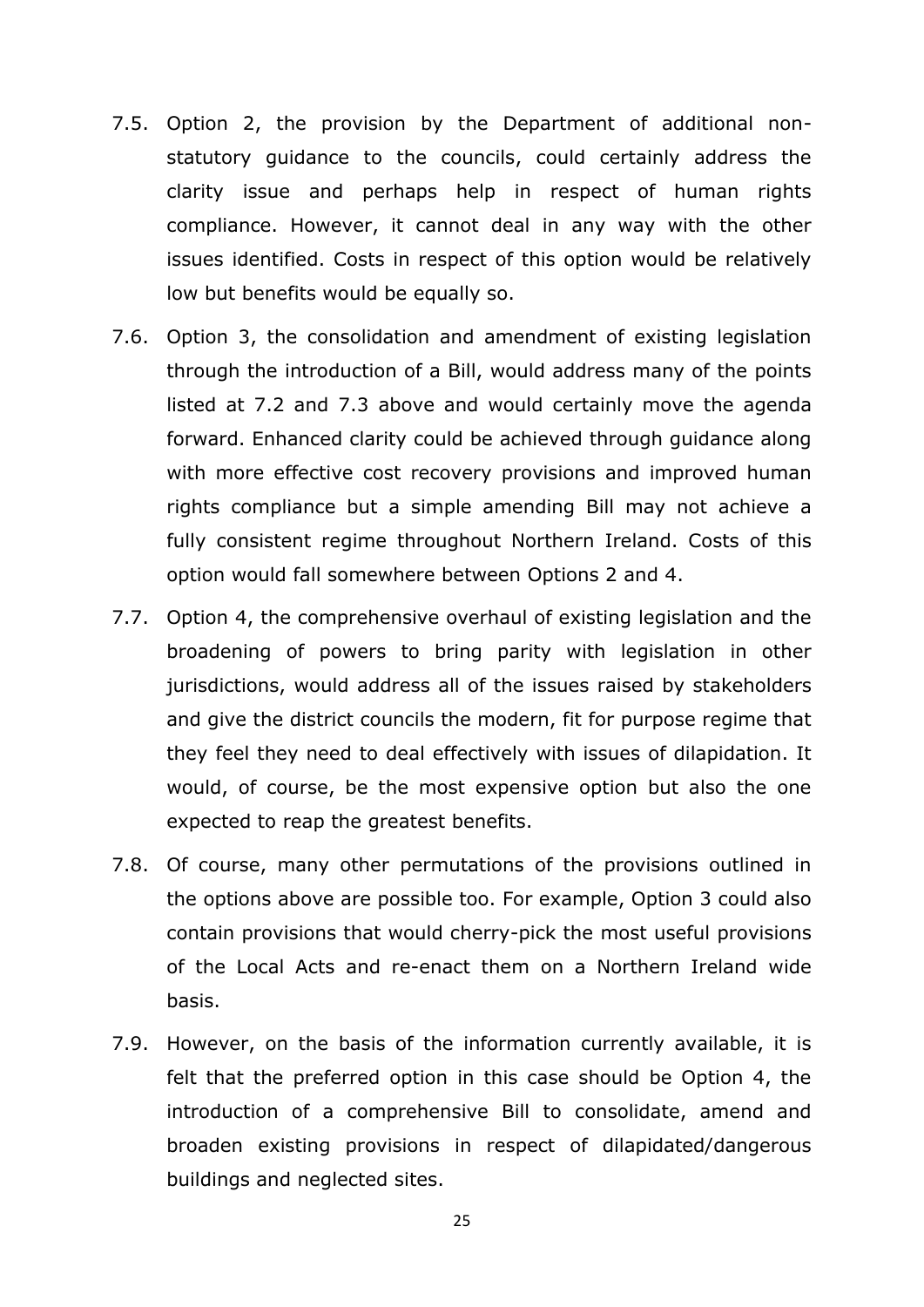**QUESTION 1: Do you agree that Option 4 should be the preferred option? If not, please indicate your preferred option and the reasons for that preference.**

#### <span id="page-26-0"></span>**8. POTENTIAL SCOPE OF A NEW BILL**

8.1. While the detail of a new Bill would be considered and developed in light of the responses to this consultation, it is envisaged that the following issues will form part of those deliberations.

**Articles 65 & 66 of the Pollution Control and Local Government (NI) Order 1978**

- 8.2. Although it is probably fair to say that most public health issues are dealt with under statutory nuisance legislation (such as the Clean Neighbourhoods and Environment (NI) Act 2011) there are circumstances, such as where time is of the essence, in which Article 65 of the Pollution Control and Local Government (NI) Order 1978 is employed (around 50 times per annum by Belfast City Council).
- 8.3. Article 65, which corresponds to section 76 of the Building Act 1984 in England and Wales, allows the relevant council to issue a notice to an appropriate person stating its intention to carry out works to remedy the defective state. If the person on whom the notice was served does not issue a "counter-notice" within 7 days, then the council may commence works 9 days after the original notice was issued. If a counter-notice is served, the person serving the notice must commence and complete work within a reasonable time. There are no criminal penalties associated with this Article.
- 8.4. This Article is regarded by practitioners as a useful provision, particularly where there is a nuisance that needs to be abated but the owner cannot be traced. It is generally not used to deal with public health nuisances to occupied housing that emanate from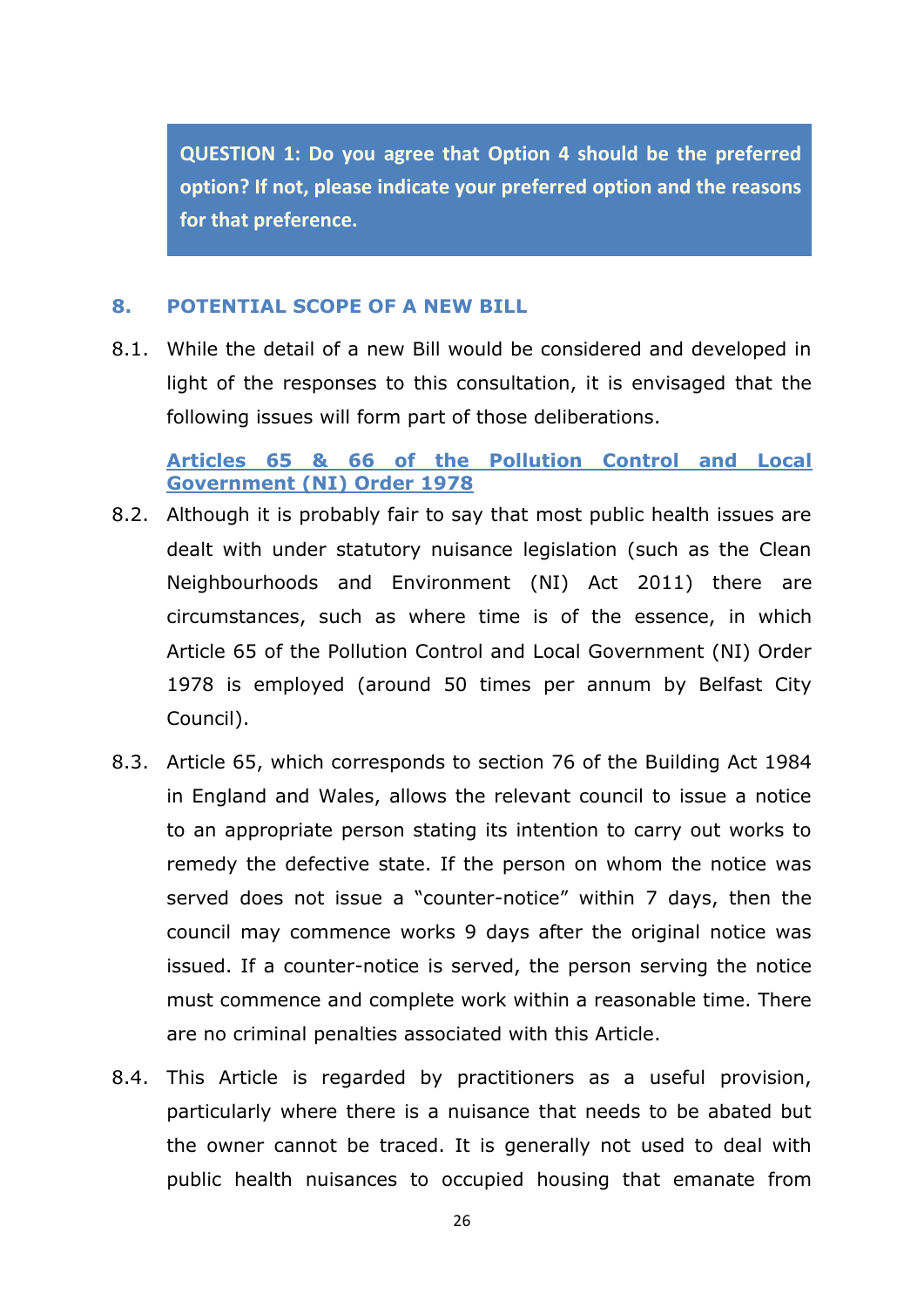adjacent unoccupied premises because the Northern Ireland Housing Executive has powers under Article 63 of the Housing (NI) Order 1981 to deal with such cases.

- 8.5. The provisions of Article 65 are confined to public health nuisances resulting from the state of the premises. These are taken to mean circumstances that could affect health (e.g. causing disease or other medical conditions etc.) rather than cause physical injury. It is also considered that it would be difficult to effectively use Article 65 to deal with anti-social behaviour.
- 8.6. Article 65 contains provisions for the council to recover the expenses it has reasonably incurred in carrying out works. This requires court proceedings during which the court must consider if the council was justified in determining the premises as being in a "defective state", that undue delay would have occurred if other statutory nuisance legislation was used and, if relevant, that the defendant failed to commence or complete works in a reasonable time.
- 8.7. A district council cannot serve an Article 65 notice in respect of a building that is "listed".
- 8.8. The Department is considering consolidating this provision within a new Bill and amending it to:
	- allow action to be taken more quickly in emergency situations;
	- broaden its scope to explicitly include potential physical injury and/or anti-social behaviour;
	- provide more robust and effective cost recovery provisions, possibly including the ability to place a legal charge on the property;
	- introduce appropriate criminal and/or administrative sanctions.

27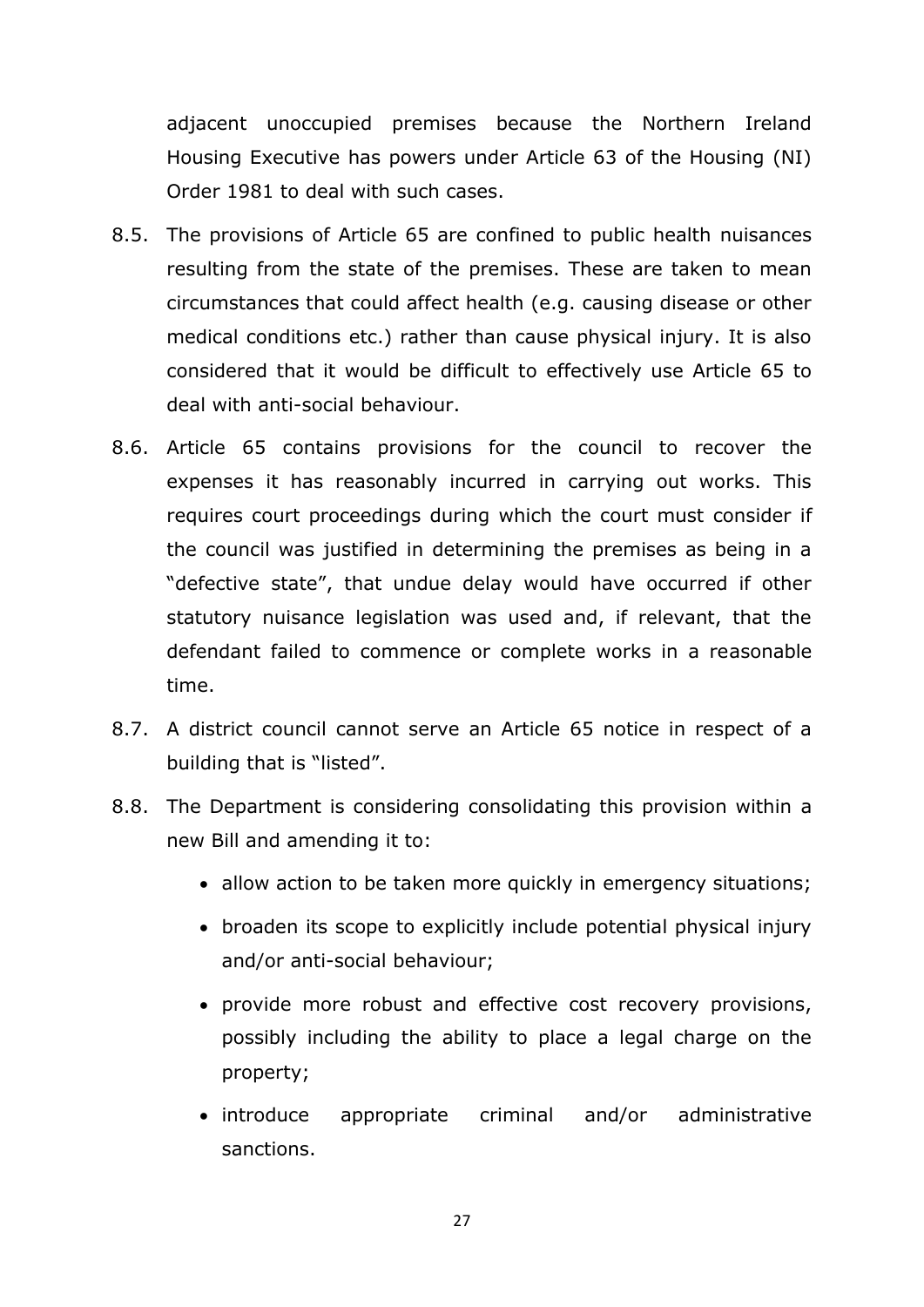8.9. The Department also wishes to consider if there may be circumstances where it may be appropriate to allow a relevant notice to be served, with effective safeguards, on a listed building.

**QUESTION 2: Do you agree with the Department's approach to consolidating and amending Article 65 of the Pollution Control and Local Government (NI) Order 1978? If not, please comment on the specific issue(s) causing concern.**

- 8.10. Article 66 of the 1978 Order gives district councils the power to deal with ruinous and dilapidated buildings and neglected sites. Article 66 corresponds to section 79 of the Building Act 1984 in England and Wales.
- 8.11. Where a council determines that a building or structure is *"...by reason of its ruinous or dilapidated condition seriously detrimental to the amenities of the neighbourhood..."* it may issue a notice requiring the owner to carry out necessary repairs or restoration or, if he so elects, demolish all or part of the building.
- 8.12. Article 66 also covers *"...rubbish or other material resulting from or exposed by the demolition or collapse of a building or structure..."* that is *"...seriously detrimental to the amenities of the neighbourhood...",* but not rubbish or materials resulting from any other source.
- 8.13. Unlike the Building Act, the 1978 Order does not define "building". While councils have not reported any specific difficulty arising from this omission, it seems prudent to include a definition similar to that provided in section 121 of the Building Act.
- 8.14. Criminal penalties are included in Article 66 for the offence of failing to comply with a notice and could result in a fine not exceeding level 4 on the standard scale (currently £2,500). If he subsequently fails to comply with the notice, a daily fine not exceeding level 3 on the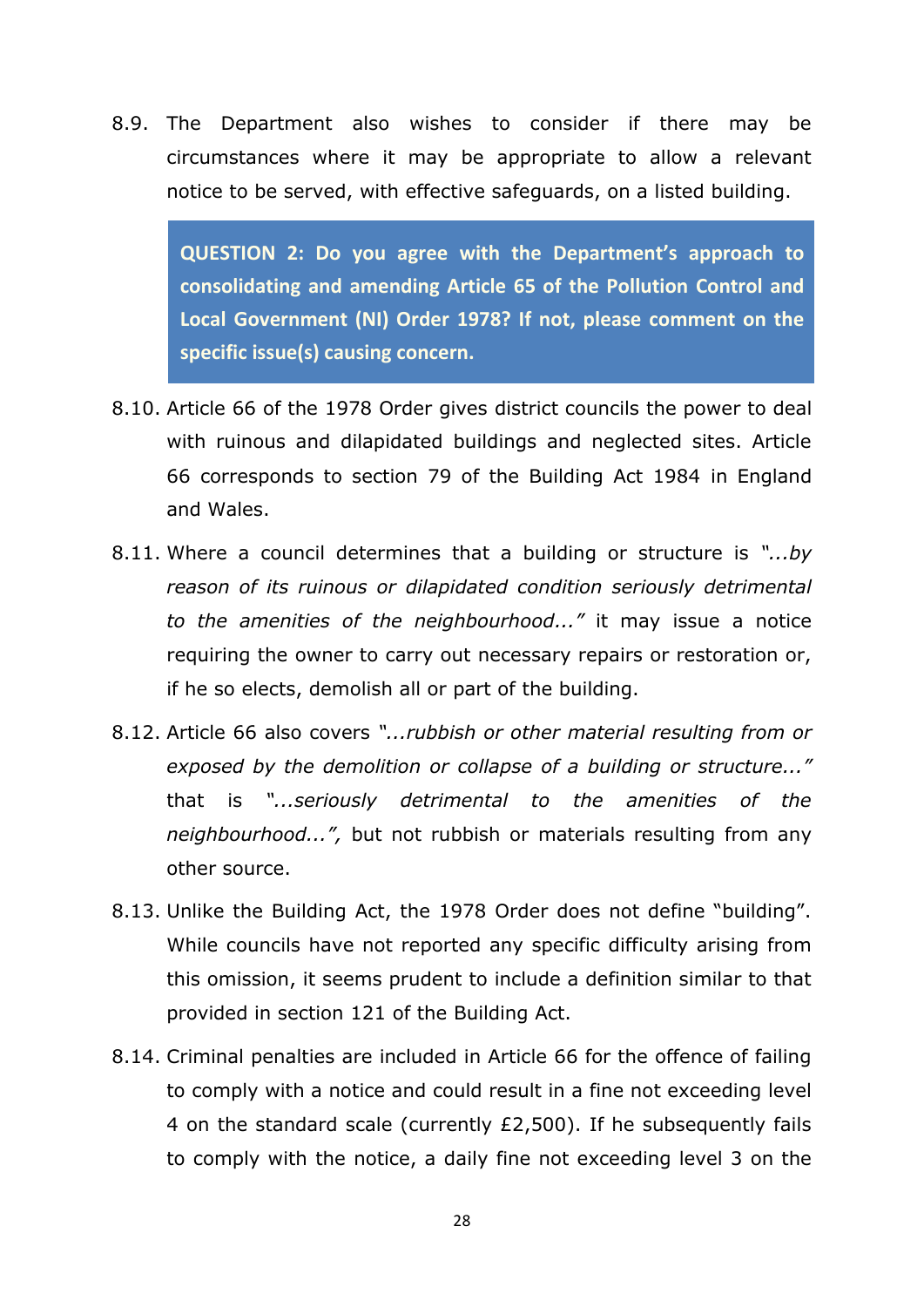standard scale (currently £1,000) may also be imposed. The court may not, however, make an order requiring that person to comply with the original notice.

- 8.15. The council may carry out the required works itself when the notice has not been complied with and recover its costs through normal civil debt recovery procedures.
- 8.16. Concerns have been raised about the term "seriously detrimental", particularly with regard to whether visual amenity alone would be sufficient to meet this threshold. There are two basic ways to deal with this issue: (a) by removing the qualifier "seriously" from the legislation; or (b) by providing guidance on what might properly be regarded as "seriously detrimental".
- 8.17. The provision allowing an owner to decide to demolish his building rather than repair it has been the subject of some debate amongst key stakeholders. Some have expressed a preference to retain the status quo while others would like councils to be able to dictate that the building is demolished, where that is the most appropriate course of action.
- 8.18. The Department is considering consolidating this Article within the new Bill and amending it to:
	- also cover rubbish or material deposited from sources other than demolition or collapse;
	- include a wide-ranging definition of "building";
	- provide a wider range of administrative and/or criminal penalties, including significantly higher fines for serious cases;
	- allow courts to make an order requiring a notice to be complied with;
	- provide more robust and effective cost recovery provisions, including the ability to place a legal charge on the property;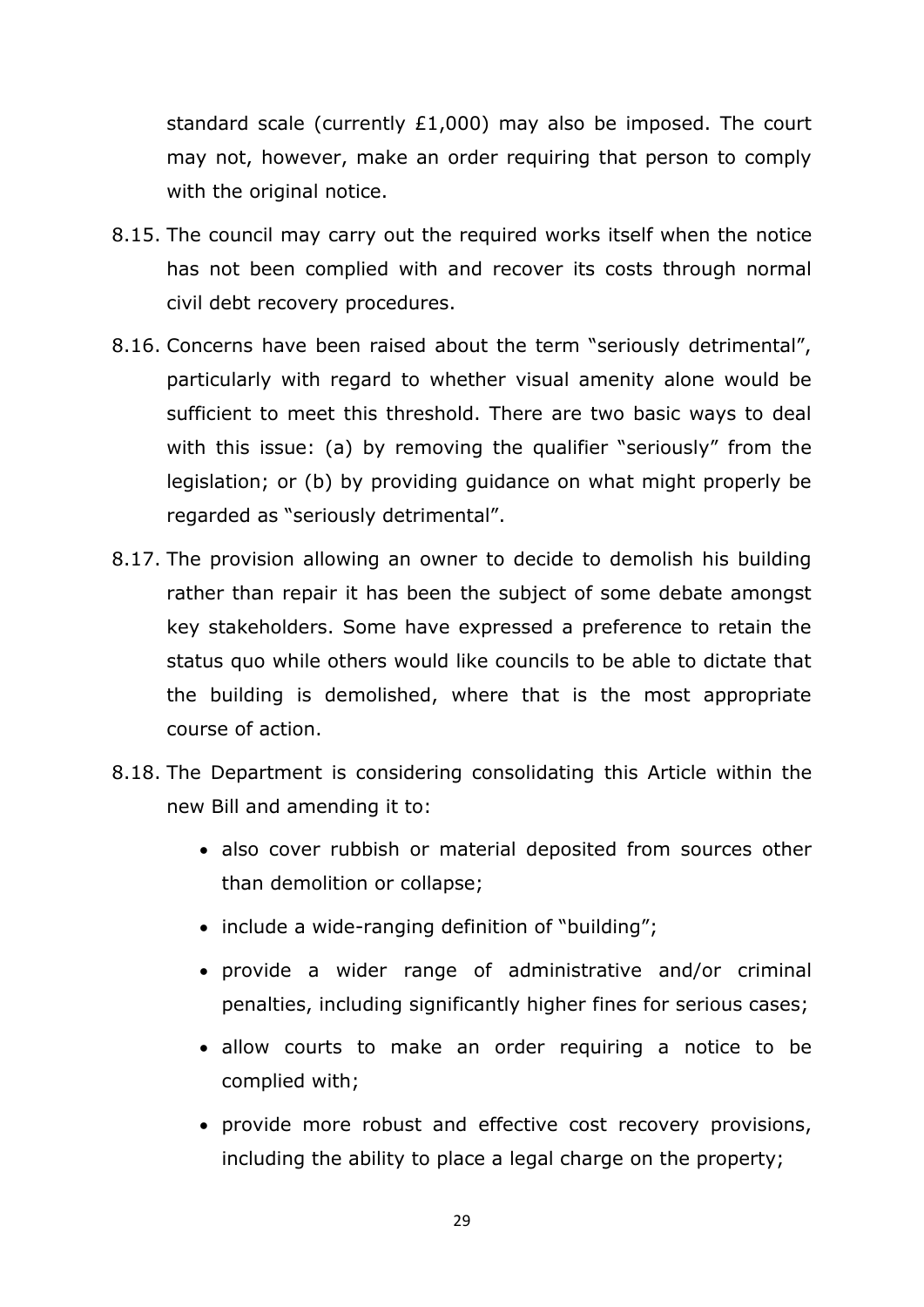- give councils the option to register an Article 66 notice as a "statutory charge", which in appropriate circumstances may allow a property to be sold but with the buyer being required to complete the works;
- allow councils to issue a notice requiring repair or demolition but also allowing the owner to take the alternative course of action with the council's approval. This, and the fact that responsibility for local planning and dilapidation now both sit within the councils, would provide a greater level of protection to heritage buildings that previously could have been lost to demolition.
- 8.19. With regard to the use of the term "seriously detrimental", the Department feels that this provision should generally be reserved for more serious cases of dilapidation and intends at this stage to deal with the issue by means of providing guidance. Lower level cases would be dealt with by means of separate provisions in the Bill. Guidance would give clarity to councils that an adverse effect on visual amenity alone may be captured by the regime.

**QUESTION 3: Do you agree with the Department's approach to consolidating and amending Article 66 of the Pollution Control and Local Government (NI) Order 1978? If not, please comment on the specific issue(s) causing concern.**

**Additional provisions similar to those contained within the Building Act 1984**

8.20. The Building Act 1984 contains similar provisions to Articles 65 and 66 of the Pollution Control and Local Government (NI) Order 1978, but also contains a range of additional relevant provisions that have never been replicated in Northern Ireland.. The Department feels that some of these provisions would enhance the existing regime and should be included in the new Bill.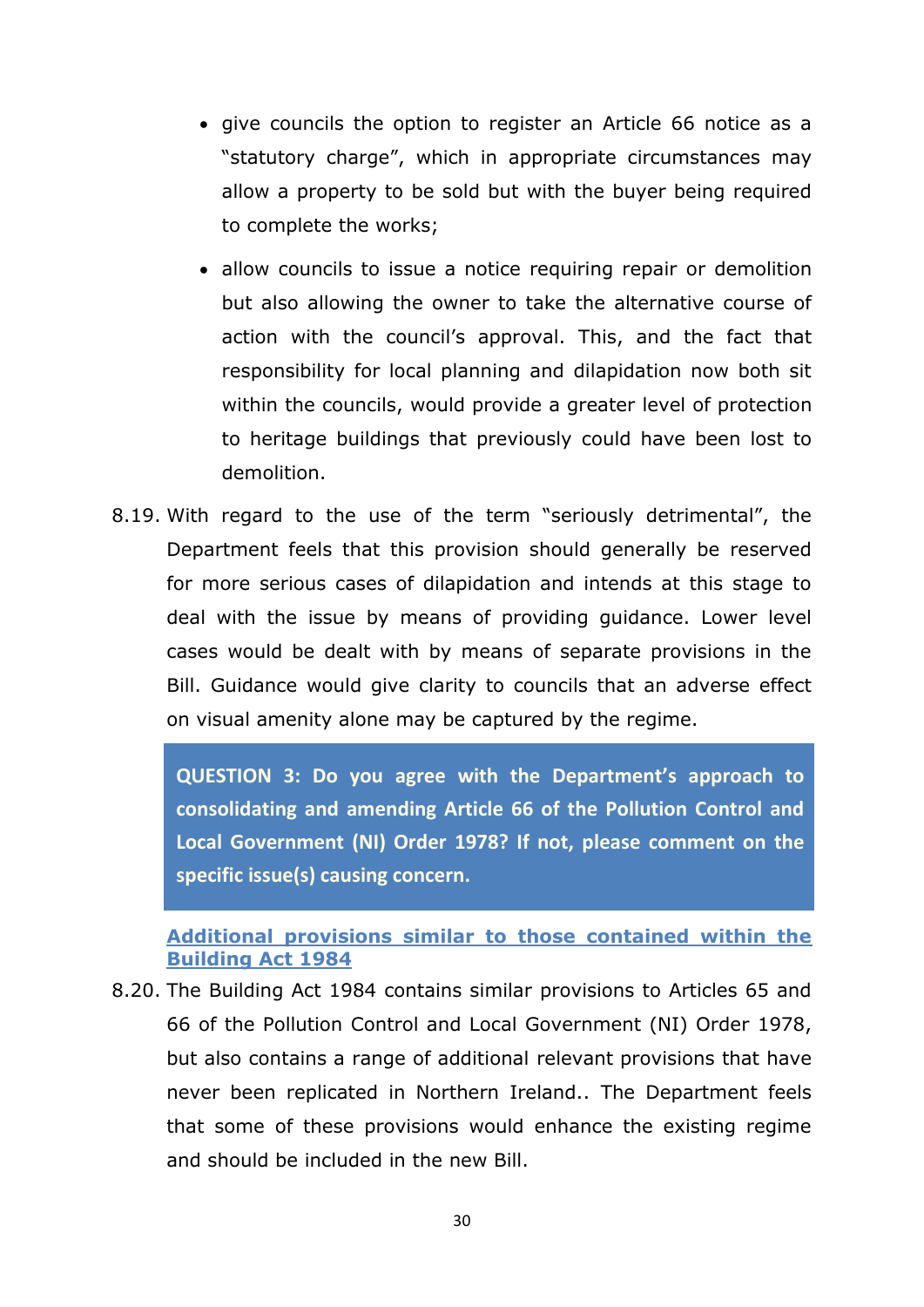- 8.21. Section 77 of the Building Act relates specifically to dangerous buildings and the Department believes, for the purposes of clarity, it would be useful to introduce a similar provision for Northern Ireland in the new Bill. However, it is not proposed to follow the Building Act approach of applying for a court order requiring an owner to take steps to obviate the danger. This seems to be an unnecessary additional step, and one that does not sit easily with the existing provisions.
- 8.22. Section 78 addresses that issue to some extent in that it provides for a council to take action without applying to the court when there is a requirement to take "immediate action". Cost recovery provisions similar to those in Article 65 of the Pollution Control and Local Government (NI) Order 1978 are included and the Department would intend to take the same steps to reinforce and enhance those provisions as outlined above.
- 8.23. The Building Act 1984 also incorporates a range of ancillary provisions, dealing with issues such as powers of entry, form and service of documents, appeals etc. and it would be the Department's intention to include similar provisions where they are required.
- 8.24. The Department believes that, with proper amendment and transposition of the above provisions, the existing regime to deal with ruinous, dilapidated and dangerous buildings, and neglected sites would be significantly enhanced, particularly with regard to the more serious cases.

**QUESTION 4: Do you have any comments regarding the Department's proposed approach to transposing these provisions of the Building Act 1984?**

31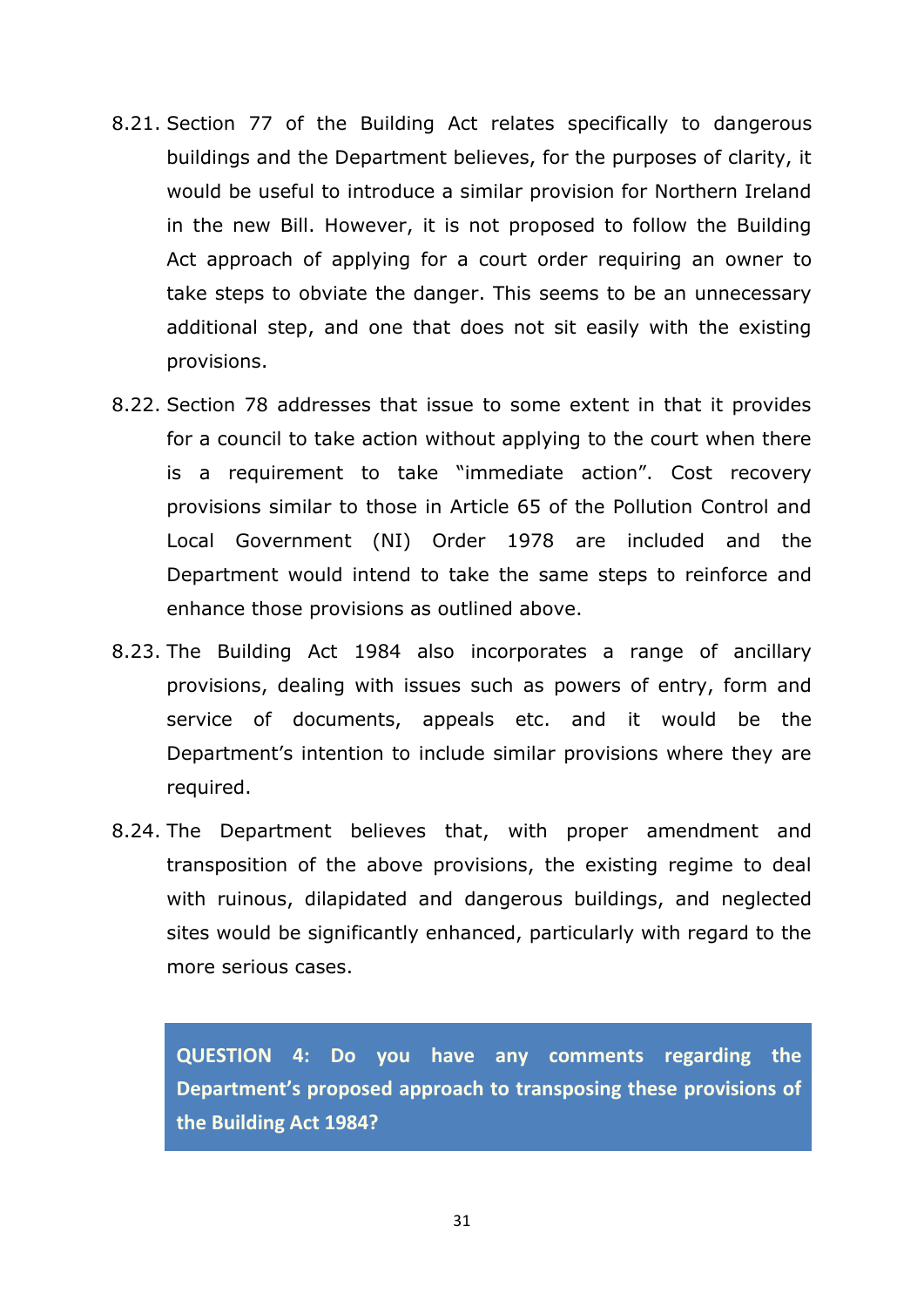#### **Other relevant existing legislation**

- 8.25. As previously mentioned in this document (para. 5.2), there is a range of existing legislation that deals with similar issues, often within a defined geographical area. The provisions contained in these pieces of legislation are similar in purpose (but differ in detail) to the provisions of Articles 65 and 66 of the Pollution Control and Local Government (NI) Order 1978. The Department does not see any justification for retaining location-specific legislation.
- 8.26. In an effort to simplify and rationalise the relevant legislation, it is the Department's intention to repeal any duplicate or anachronistic provisions while ensuring that councils' ability to take effective action in respect of relevant buildings and sites is not compromised. This process is also important to ensure that the same legislation is available to all councils across Northern Ireland.
- 8.27. A specific example would be the "power of sale" provisions in Part IX of the Belfast Improvement Act 1878 which, on the face of it, give Belfast City Council very strong powers to recover costs where it carries out work in default. However, in reality, these powers can only be applied to a very small number of cases where specific circumstances exist (due to its unwieldy nature and concerns about compliance with the Human Rights Act). The new cost recovery procedures proposed for inclusion in the Bill would be more effective and human rights compliant and the similar Belfast Improvement Act powers would then be redundant.

**QUESTION 5: Do you have any comments regarding the Department's intention to repeal the relevant provisions in location-specific legislation and re-enact necessary provisions in the new legislation?**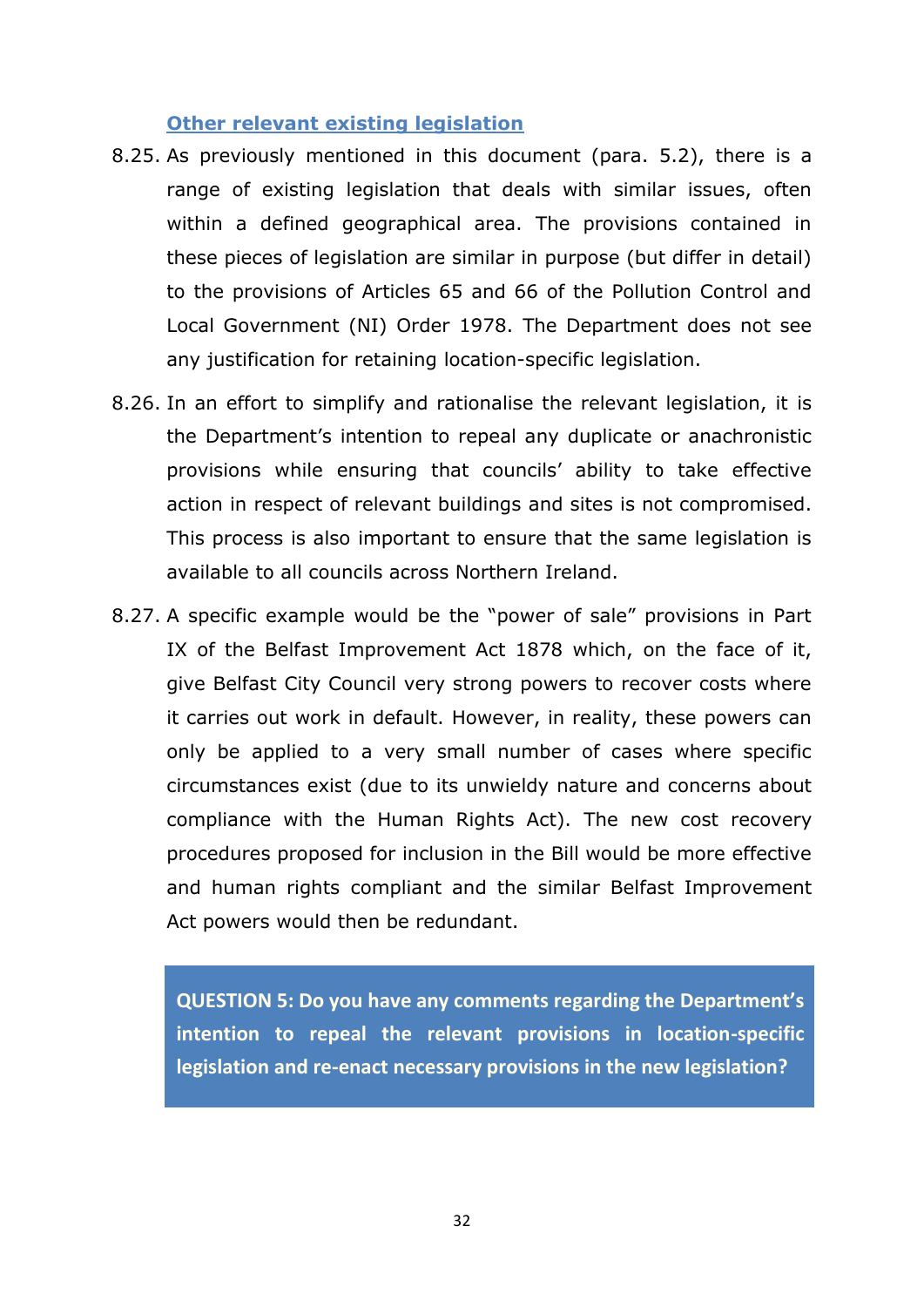**Visual amenity – provisions similar to Town and Country Planning Act 1990**

8.28. Local authorities in England and Wales have broad powers to deal with land adversely affecting the amenity of a neighbourhood provided by Chapter 2, Part 8 of the **Town and Country Planning Act 1990**. Section 215 of this Act contains a power to require "*proper maintenance of land".* The wording of this power appears to be very broad – it states:

> *"If it appears to the local planning authority that the amenity of a part of their area, or of an adjoining area, is adversely affected by the condition of land in their area, they may serve on the owner and occupier of the land a notice under this section."*

In this case the term *"land"* includes a building.

- 8.29. These powers are frequently, and effectively, used on *"large vacant industrial sites, town centre street frontages, rural sites, derelict buildings, and semi-complete development as well as the more typical rundown residential properties and overgrown gardens."<sup>4</sup>* The scope of works that may be required under a s215 notice includes: planting; tidying; enclosure; demolition; re-building; external repairs; repainting etc.
- 8.30. In addition to the fact that this regime encompasses "land" and not just buildings/structures, the key difference between this regime and the provisions of the Pollution Control and Local Government (NI) Order 1978 is that there is no requirement for a "seriously detrimental" effect on the amenities of the neighbourhood to trigger enforcement action. It is simply necessary for the amenity (which may be solely visual amenity) to be "adversely affected".

**<sup>.</sup> <sup>4</sup>** Office of the Deputy Prime Minister (2005) *Town and Country Planning Act 1990: Section 215 Best Practice Guidance* (p.7)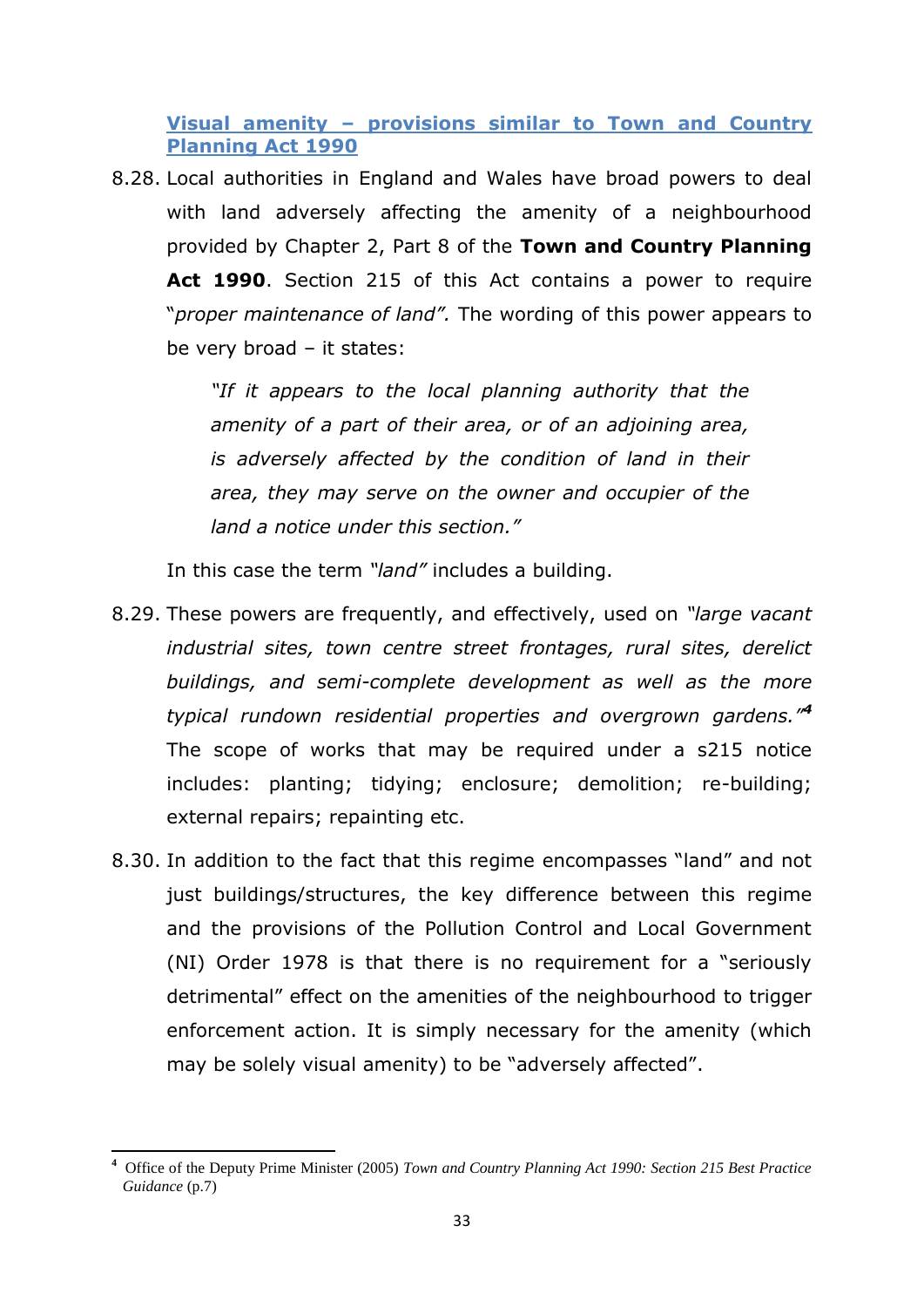- 8.31. Clearly there is potential for such a judgement to be very subjective and it would be necessary to provide clear guidance to councils to assist them to make these determinations. This type of guidance has been provided to local authorities in England and Wales and feedback from practitioners has been very positive.
- 8.32. The Department's intention is to introduce provisions to the new Bill that will replicate the relevant provisions of the Town and Country Planning Act 1990. Detailed guidance would accompany the legislation to give clarity to council officials and property owners as to what would constitute adversely affected amenity.
- 8.33. To simply introduce such provisions alongside the "Building Act" provisions, with similar penalties and sanctions, could result in the "Building Act" provisions becoming largely redundant. The Department believes that there should be a distinction made between the more serious public health or dilapidated/dangerous structure cases and those that are based largely on aesthetic issues. It is envisaged therefore that a two tiered regime would be brought into operation with more stringent penalties, sanctions and powers available to deal with the more serious cases but allowing the councils to choose which approach to take on a case by case basis.

**QUESTION 6: Do you have any comments regarding the Department's intention to introduce provisions in the new Bill that would replicate powers available to local authorities in England and Wales under the Town and Country Planning Act 1990?**

#### **Abandoned or incomplete developments**

8.34. One of the highly visible impacts of the property slump has been a significant increase in the number of unfinished and abandoned developments in Northern Ireland. In many cases these have become uneconomic to complete or the original developer has gone out of business. While a recovering market will eventually address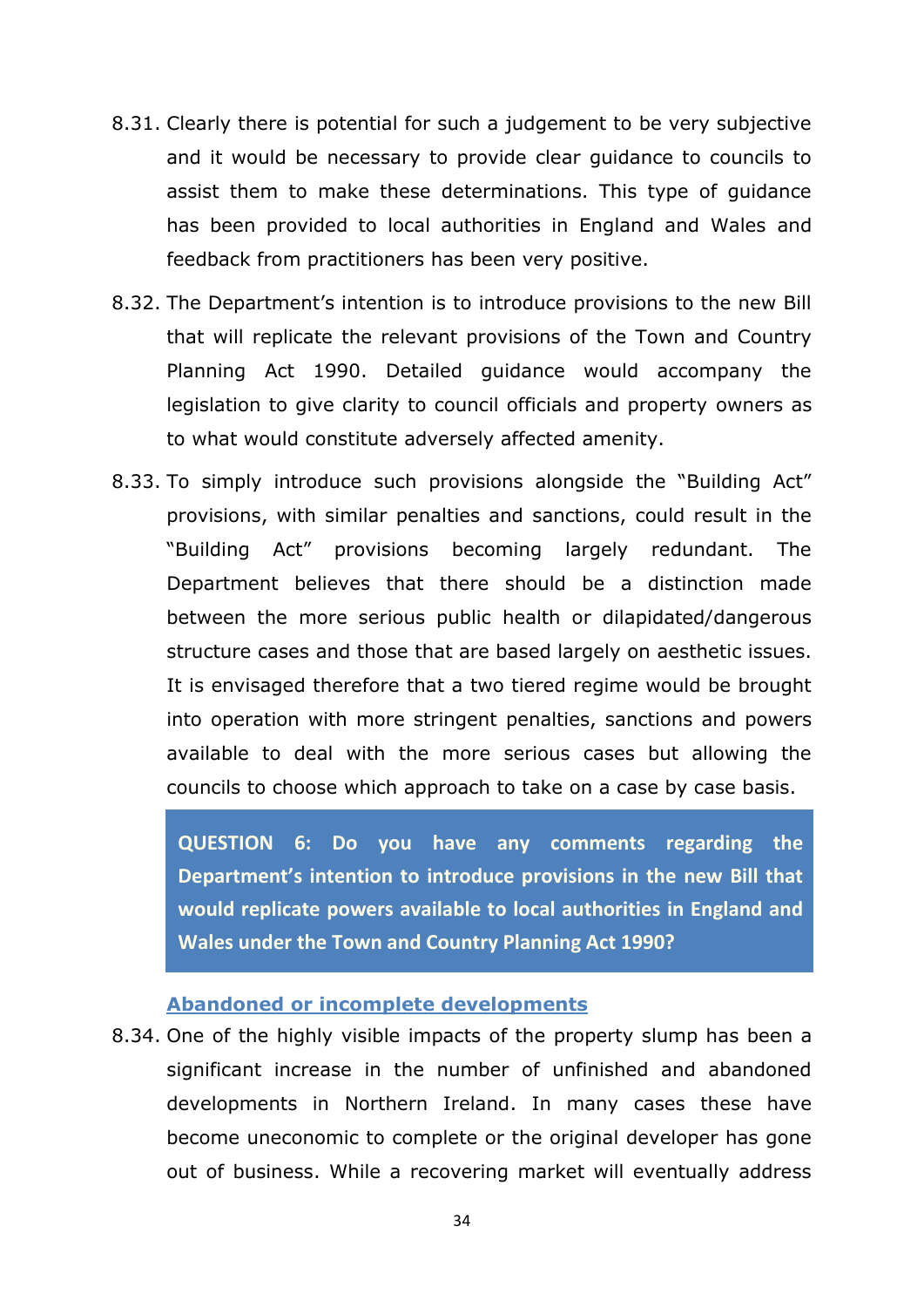this issue, in the meantime these sites create a degree of blight across Northern Ireland.

- 8.35. Legislation exists under the Planning Act (NI) 2011 for councils to issue a "Completion Order". This requires a developer to complete the development within a reasonable period of time or face the possibility of planning permission being withdrawn. Councils also have powers under the 2011 Act to order the alteration or removal of any building or works in the interests of proper planning or amenity.
- 8.36. It is the Department's view that these powers are sufficient and appropriate to deal with the general issue of unfinished and abandoned sites and does not propose to include any additional provisions to the Bill to specifically deal with this problem. However, where an unfinished or abandoned site poses a danger it seems reasonable to allow the use of the dangerous buildings provision outlined at para. 8.21 above. It would also be possible to use the proposed "Visual Amenity" provisions where appropriate.

**under Local Government Reform) and proposed new provisions in QUESTION 7: Do you agree with the Department's view that a combination of existing planning powers (transferred to the councils respect of dangerous buildings and visual amenity are sufficient to deal with unfinished or abandoned sites?**

8.37. One of the issues raised by key stakeholders is the difficulty in identifying and locating the owners of property and the consequent difficulty of serving relevant notices on those owners. This is partly due to the different forms of land registration systems used over the years, the legacy of which is the significant proportion of land in Northern Ireland that remains unregistered.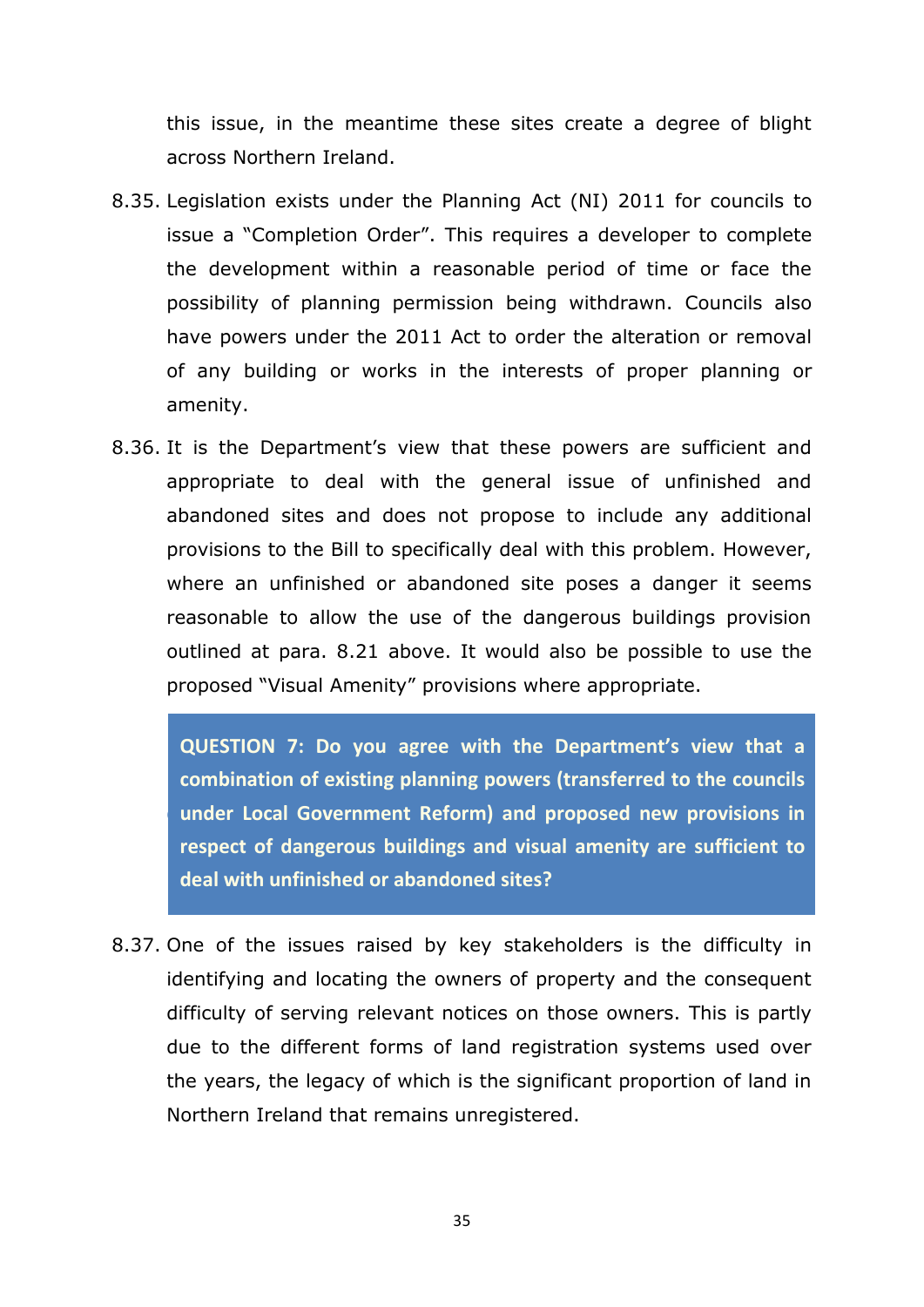- 8.38. The fact that land is unregistered does not in itself make it impossible to identify the owner. It does, however, require a different search process and while it may be more difficult and time consuming, it isn't necessarily so. In any case, the land registration system is outside the Department's remit and will form no part of the proposed Bill.
- 8.39. Even where the owner can be identified there may still be issues around locating the individual concerned or making them amenable. There are various methods available to assist councils to locate owners, including, for example, the use of specialist tracing agents.
- 8.40. The Department proposes to clarify, by means of guidance, what constitutes "reasonable efforts" to identify and locate relevant owners. The service of documents is already covered by the Interpretation Act 1954 but the Department may consider including prescribed requirements for the avoidance of doubt.
- 8.41. Concerns have also been raised that in certain circumstances councils may be forced to carry out works in default (e.g. where there is imminent danger) but may not be able to recover their costs because the property has been "repossessed" by an institution that holds a legal charge such as a mortgage against it. The term "repossessed" is something of a misnomer here as what often happens is that the financial institution does not take legal possession but instead appoints a receiver to manage the property. In such a case there is no "owner" and hence, no-one to recover costs from.
- 8.42. However, the financial institution can take possession immediately before selling the property and neither it nor the new owner would be exposed to liability. It is clearly unfair for a council to have to foot the bill for repairs that would result in the increased value or saleability of the property, where it could not recover any of those costs.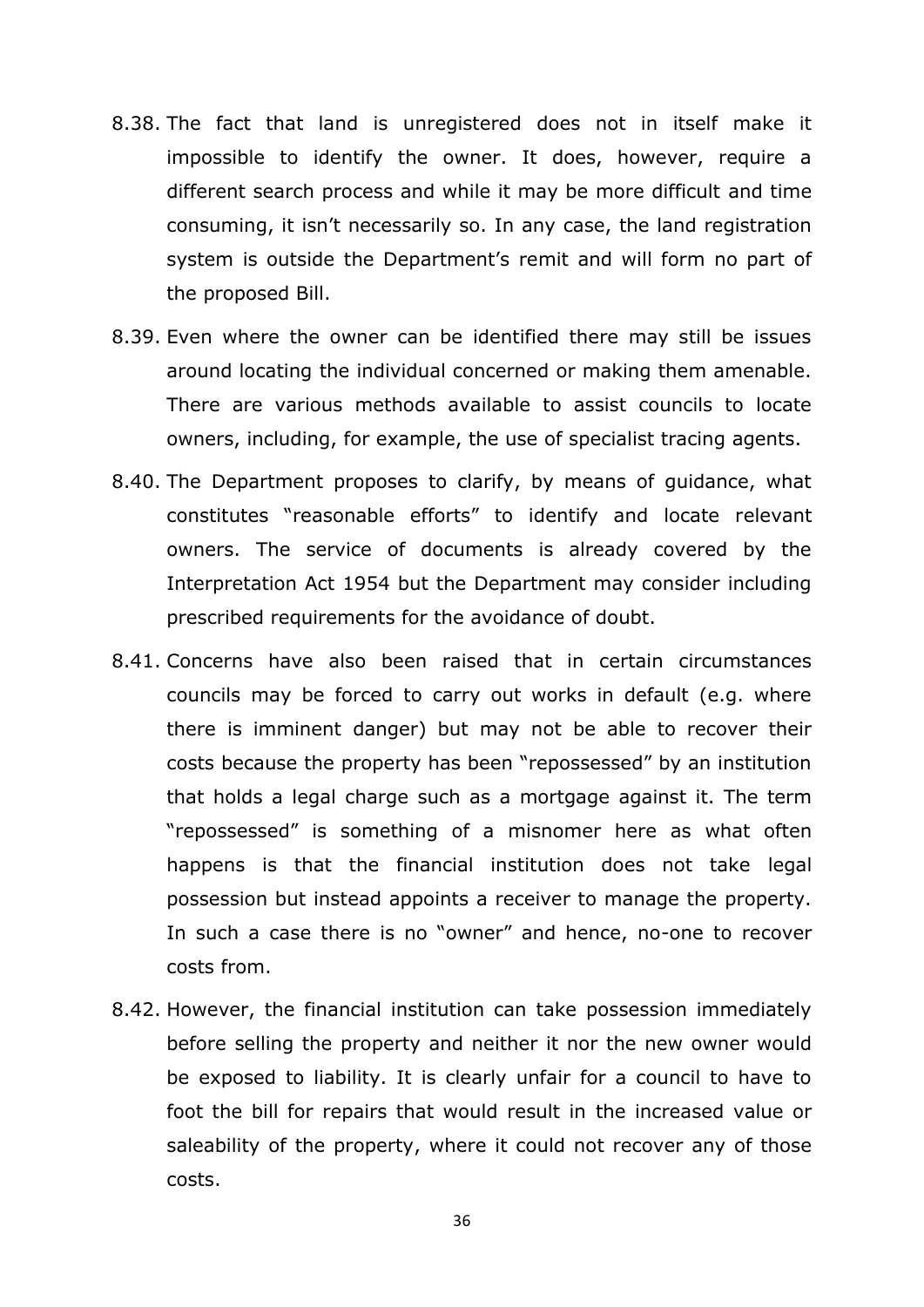8.43. The Department is therefore exploring the possibility of either:

- (a) extending liability under the regime (in certain circumstances) to persons other than the owner; or
- (b) including provisions to allow a council to recover some or all of its costs from the beneficiary of such a scenario.

A provision of this sort would require a good deal of consideration to ensure there were not any unintended consequences. To be clear, this provision would be intended only to address situations that place an unfair burden on the public purse.

**QUESTION 8: Do you agree with the Department's proposed approach to issues of ownership and, in particular, do you have any comments regarding the scenario outlined in paragraphs 8.42 – 8.44?**

#### **Cost Recovery**

- 8.44. As previously discussed in Section 5, the recovery of costs for works carried out by councils is a key element of an effective regime. Even when works have not yet been undertaken by a council, effective powers to recover costs act as an incentive for property owners to take appropriate action themselves. It is right and proper that the burden of preventing and addressing dilapidation should fall to those who have a beneficial interest in the property concerned. Where those individuals or bodies cannot or will not face up to their responsibilities the council may choose to step in. However, when it does so it must be with the reasonable expectation of being able to recover its costs.
- 8.45. A range of measures is available under existing legislation, from the use of normal civil debt mechanisms to the enforced sale of property. There is little consistency between regimes and the

37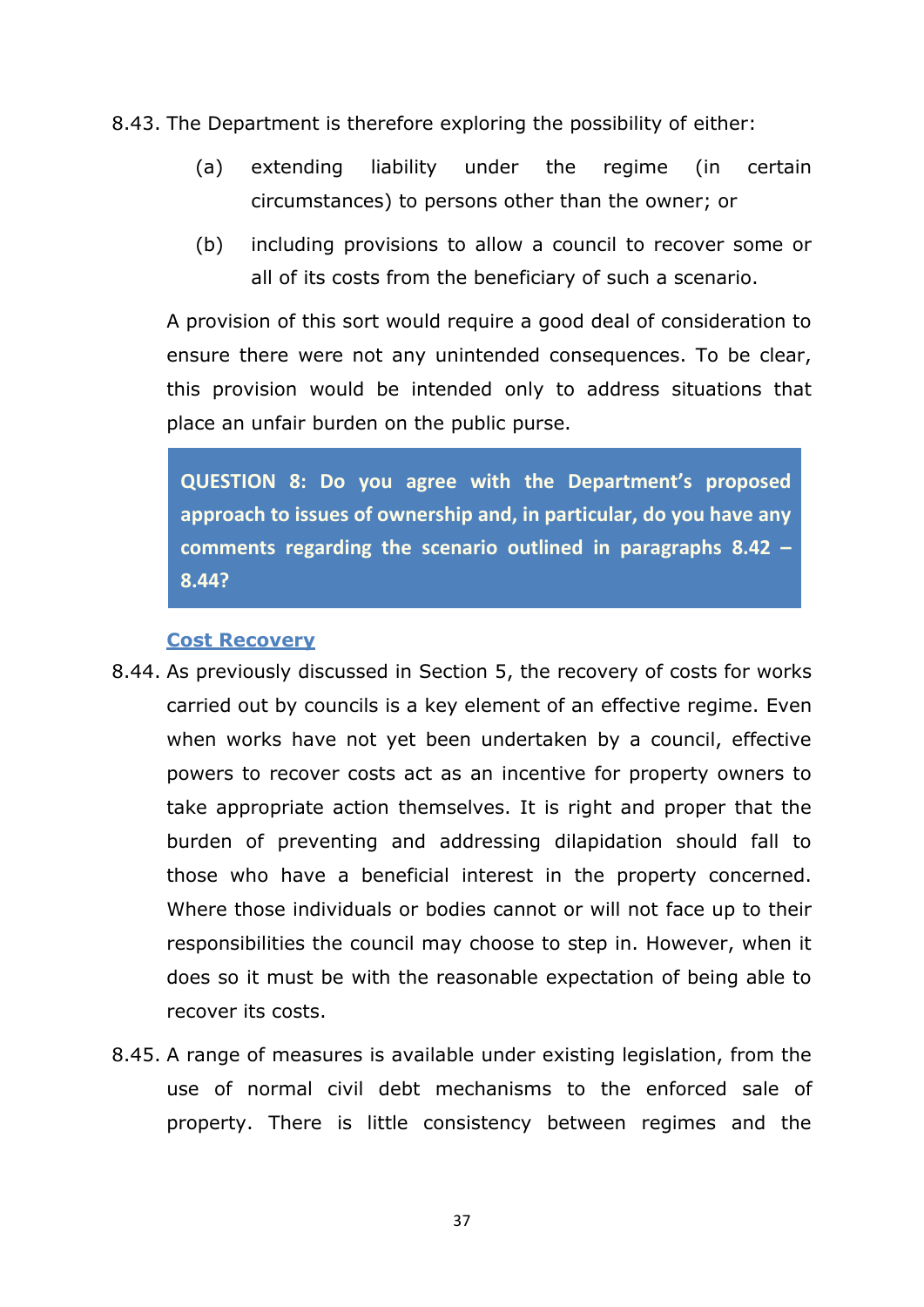current measures available are not necessarily the most effective or efficient.

- 8.46. It is the Department's view that the means by which councils should be able to recover their costs should include:
	- (a) normal civil debt procedures (court order from Small Claims Court or County Court, Enforcement of Judgements Office etc); and
	- (b) the ability to register a charge on land using the powers contained in the Conveyancing Act 1881 (essentially the same powers available to mortgage lenders when borrowers default on payment).

In both cases the involvement of the courts is required which would largely address concerns in respect of compatibility with human rights legislation.

- 8.47. In addition, it is proposed that councils would be able to schedule repair notices as "Statutory Charges" on the Statutory Charges Register. This may be useful where an existing owner does not have access to the requisite funds to carry out repairs but could still sell the property to another party (with full knowledge of the statutory charge) who would then be subject to the terms of the notice.
- 8.48. Cost recovery provisions may also need to be underpinned by other measures such as administrative penalties (fixed and/or variable penalty notices, for example) and robust criminal penalties where appropriate.

**QUESTION 9: Do you have any comments on the Departments proposed approach to cost recovery?**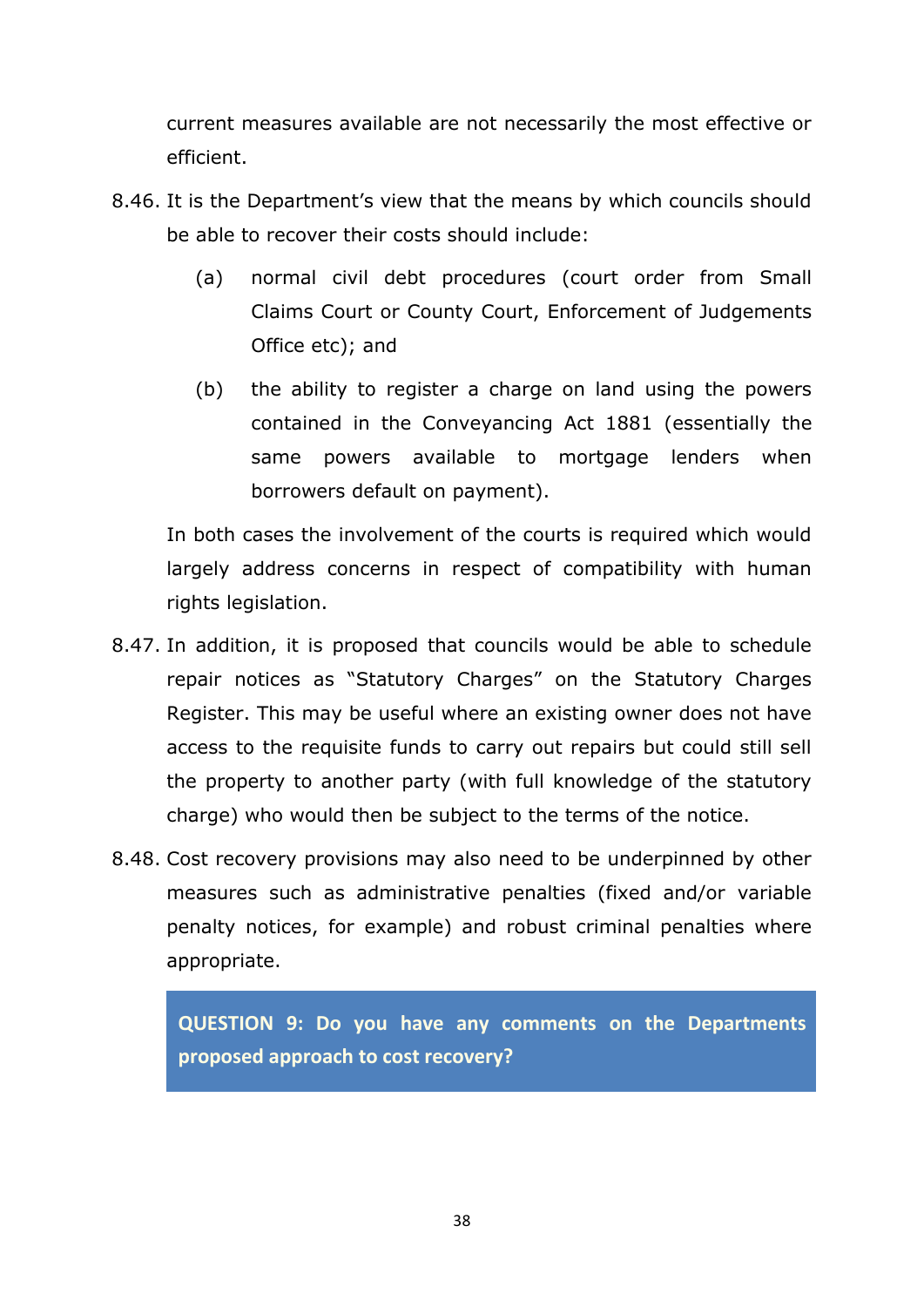#### **Guidance**

- 8.49. Providing council officials with appropriate and authoritative guidance is a key way to ensure that a new regime is interpreted and applied consistently across all the council areas. Guidance will be provided – the only issue is whether that guidance will be statutory or non-statutory.
- 8.50. As discussed in Section 6 under Option 2, available case law tends to support the view that well-written authoritative guidance is binding whether it is published on a statutory basis or not. That said, for the avoidance of doubt, statutory guidance may still be regarded as preferable and, if that were the case, relevant powers would be included in the Bill. In either case, guidance will be drawn up in conjunction with the appropriate council practitioners and other stakeholders as required.

**QUESTION 10: Do you think guidance for a new regime should be statutory or non-statutory?**

#### **Heritage Buildings**

- 8.51. It is important that any new legislation does not result in a reduction in the level of protection afforded to heritage buildings. Indeed, the Department's aim is to ensure that new legislation should address concerns expressed regarding the lack of protection under certain circumstances in existing legislation.
- 8.52. At the same time the Department does not want a new regime to be unnecessarily unwieldy and will be looking to strike a balance between providing appropriate protection and ensuring works can be carried out in an expedient and cost effective manner, particularly where a building is in a dangerous condition.
- 8.53. One of the proposals already outlined above would go some way towards addressing concerns from stakeholders that existing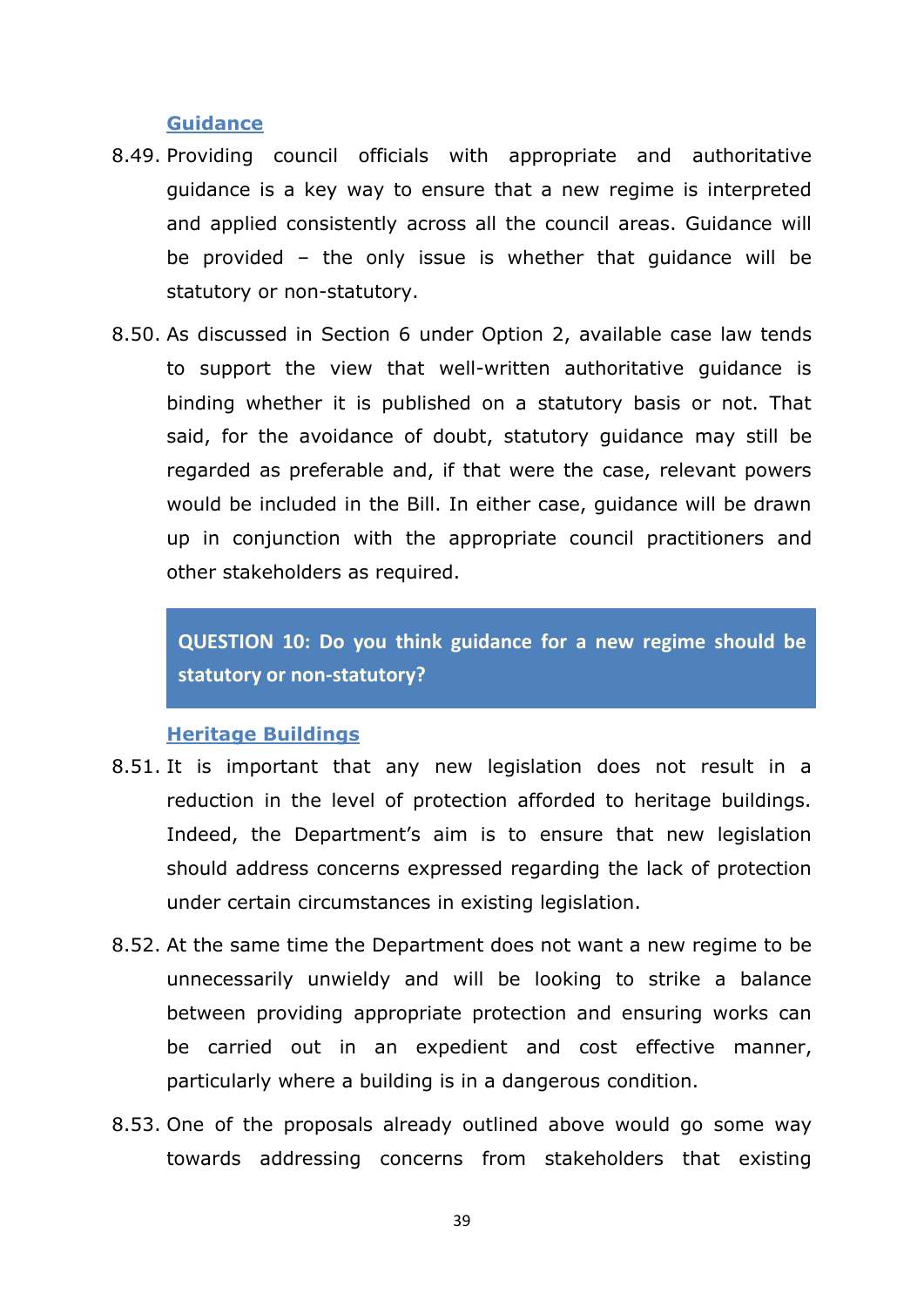legislation is reactive and only allows action to be taken in respect of heritage buildings when significant deterioration has already taken place. While it is not specifically aimed at heritage buildings, the inclusion of provisions akin to Chapter 2, Part 8 of the Town and Country Planning Act 1990 would allow action to be taken at an earlier stage.

- 8.54. It is also possible that, for example, a requirement to consult the relevant Department before taking action could be enshrined either in legislation or its associated guidance to give an extra level of protection.
- 8.55. The issue of protecting heritage buildings is complex and technical and as such requires a good deal of further discussion with key stakeholders.

**QUESTION 11: Do you have any specific comments regarding potential provisions to enhance the protection of heritage buildings?**

**QUESTION 12: Do you have any further comments on any of the issues raised in this document or are there any other important issues that you feel have not been covered?**